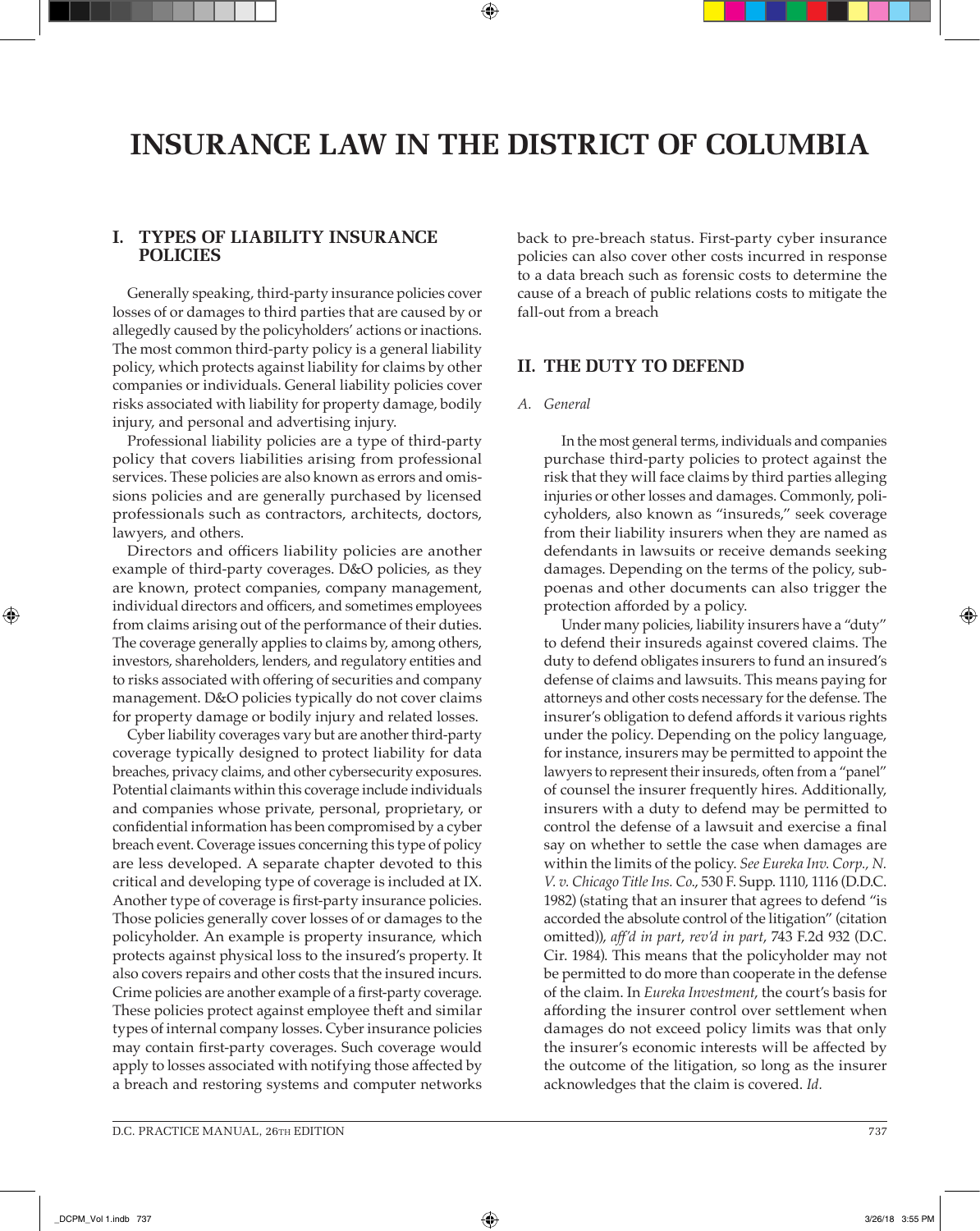#### *B. When an Insurer's Duty to Defend Arises*

Whether an insurer has a duty to defend is determined based upon the allegations in a complaint against the insured. If the allegations in the complaint are within the policy's coverage, then the duty is triggered. *See Am. Cont'l Ins. Co. v. Pooya*, 666 A.2d 1193, 1197 (D.C. 1995); *Washington v. State Farm Fire & Cas. Co.,* 629 A.2d 24, 26 (D.C. 1993).

To determine whether an insurer has a duty to defend, the District of Columbia considers only the complaint and the policy. This limited analysis is known as the "eight corners rule." *See Carlyle Inv. Mgmt., L.L.C. v. Ace Am. Ins. Co.*, 131 A.3d 886, 896 (D.C. 2016) (noting that the court will compare the "four corners" of the complaint with the "four corners" of the insurance policy (citing *Fogg v. Fidelity Nat'l Title Ins. Co.,* 89 A.3d 510, 512 (D.C. 2014)). The insurer's duty to defend is broader than its duty to pay judgments or settlements that may ultimately result from claims against its insureds. *See id.* This is because the duty to defend is based on the mere *potential* that the insured will be liable for a covered claim. *See Travelers Indem. Co. of Ill. v. United Food & Commercial Workers Int'l Union*, 770 A.2d 978, 991 (D.C. 2001) ("[A]n insurer's obligation to defend is triggered only when the insured tenders to the insurer the defense of an action which is potentially within the policy." (citation omitted)). As a result, the duty to defend is determined based upon the allegations alone and "is not affected by facts ascertained before suit or developed in the process of litigation or by the ultimate outcome of the suit." *Am. Cont'l Ins. Co. v. Pooya*, 666 A.2d 1193, 1198 (D.C. 1995) (*citing Washington v. State Farm Fire & Cas. Co.,* 629 A.2d 24, 26 (D.C. 1993)). Further, the court is not bound by the literal wording of the complaint in determining whether there is a duty to defend. *Id.* at 1197. Rather, the court considers "all plausible claims encompassed within the complaint . . . ." *Id.* If "the allegations state a cause of action within the policy coverage [that] give[s] fair notice to the insurer" that a covered occurrence is alleged, this "gives rise to a duty to defend under the terms of the policy." *Id.* In other words, the insurer must defend if, based upon the allegations, there is any possibility that the insured could be liable for a covered claim. *See Stevens v. United Gen. Title Ins. Co.,* 801 A.2d 61, 67 (D.C. 2002) ("This court must look to whether the allegations included in the complaint state a cause of action within the policy's coverage, and whether the allegations raise the possibility of coverage." (citation omitted)); *Pooya*, 666 A.2d at 1198 ("[I]f it is possible that the allegations of a complaint would bring it within coverage of the policy, the insurer is obligated to defend, even if it ultimately is not required to pay a judgment."). This means that an insurer may have to defend a lawsuit before it is clear whether it will be obligated to indemnify the insured for a settlement or judgment. *Carlyle Inv. Mgmt., L.L.C.,* 131 A.3d at 896.

In determining whether there is a duty to defend, the court must resolve any doubt in favor of the insured. *See id.* ("We must construe the underlying complaints in favor of the insured."); *Stevens*, 801 A.2d at 67 ("Any doubt as to whether there is a duty to defend must be resolved in favor of the insured."). Further, the insurer must defend the entire action if a single count in the complaint would potentially be covered if the insured were found liable. *See Carlyle Inv. Mgmt., L.L.C.*, 131 A.3d at 896 ("If the allegations of the complaint state a cause of action within the coverage of the policy the insurance company must defend." (citation omitted)); *see also Wash. Sports & Entm't, Inc. v. United Coastal Ins. Co.*, 7 F. Supp. 2d 1, 7 (D.D.C. 1998) ("The insurer must defend an entire claim if it appears that at least one count of a complaint falls within the scope of policy coverage, even though the insurer might later be absolved of a duty to indemnify on certain counts."). Finally, the D.C. Court of Appeals has stated that if the court finds that an insurer does not have a duty to defend, then the insurer cannot have an obligation to pay judgments or settlements on the insured's behalf. *Carlyle Inv. Mgmt., L.L.C.*, 131 A.3d at 896.

#### *C. Unjustified Breach of the Duty to Defend*

The D.C. Circuit has held that an insurer's unjustified refusal to defend a covered claim constitutes a breach of contract and that remains binding law in D.C. *Siegel v. William E. Bookhultz & Sons, Inc.*, 419 F.2d 720, 723 (D.C. Cir. 1969). See also Douglas v. Lyles, 841 A.2d 1.5 (D.C. 2004) (recognizing that D.C. Circuit decisions rendered prior to February 1, 1971, are precedented case law in the District of Columbia. As a remedy for the breach, the insured is entitled to recover its defense expenses, any settlement or judgment of the claim, and "any additional loss legally traceable to the breach." *Id.* The *Siegel* court also held that the insured was entitled to an award of its attorneys' fees incurred in establishing the insurer's obligation to defend. According to the court, an insurer that denies coverage acts at its own peril in disregarding the insured's claim to a defense. *Id.* at 725. The court stopped short, however, of creating a blanket rule that insureds may always recover fees incurred in establishing coverage. *Id.* ("We do not, of course, imply that insurers cannot properly undertake to exonerate themselves from unassumed risks without accountability for the insured's costs of representation in the process."). In this case, however, the court held that fees were appropriate due to the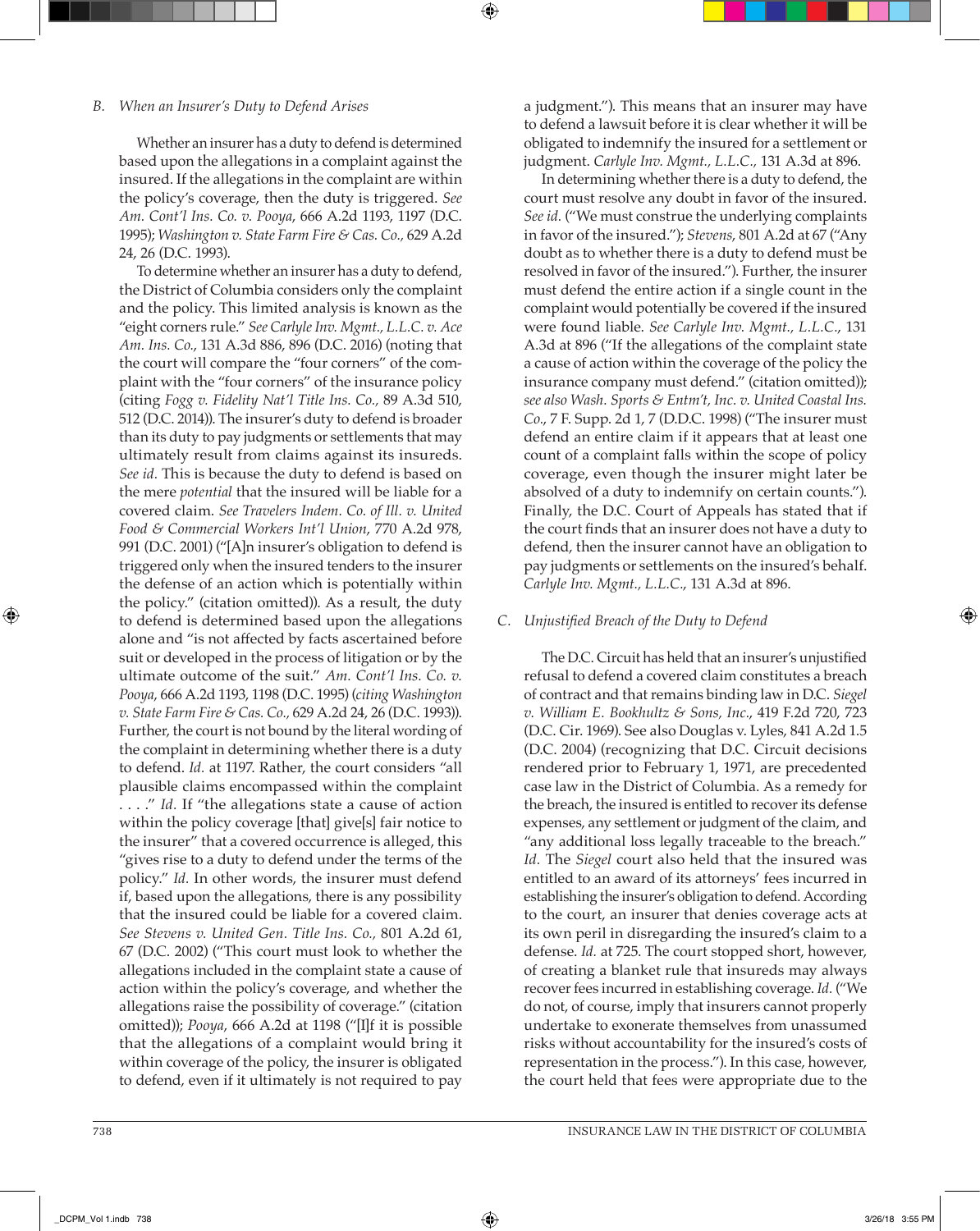insurer's oppressive abandonment of an "obviously helpless insured," on dubious grounds, after initially providing a defense. *Id.*

The District of Columbia has not adopted a blanket exception to the American Rule that would permit insureds to recover attorneys' fees when they prevail in securing coverage in a legal action with their insurers. The Court of Appeals recognized such an exception in a single opinion, but that decision was vacated and settled prior to a rehearing en banc. *See Potomac Residence Club v. W. World Ins. Co.*, 711 A.2d 1228, 1231–38 (D.C. 1997), *reh'g en banc granted, judgment vacated*, 711 A.2d 1250 (D.C. 1998). The rule in the District of Columbia remains, for now, that absent a contract or statutory provision or a showing, as in *Siegel*, that the defendant's conduct was willfully and oppressively fraudulent, attorneys' fees are not allowed as damages or costs in an insurance coverage action. *See*, *e.g.*, *Cont'l Ins. Co. v. Lynham*, 293 A.2d 481, 483 (D.C. 1972).

It is possible that the District of Columbia Court of Appeals, if confronted with this issue again, would adopt the position of Maryland courts, as it had in the initial ruling in *Potomac Residence Club*. Maryland recognizes an exception to the American Rule where the insured establishes coverage in an action against an insurer that wrongfully denied its obligations. *See Collier v. MD-Individual Practice Ass'n, Inc.*, 607 A.2d 537, 542 (Md. 1992) (attorneys' fees may be obtained by "an insured who succeeds in obtaining a declaratory judgment that a liability policy provides coverage"); *but see Bausch & Lomb Inc. v. Utica Mut. Ins. Co.*, 625 A.2d 1021, 1037 (Md. 1993) (reversing award of attorneys' fees where insurer was not obligated to defend or indemnify insured); *N. Assurance Co. v. EDP Floors, Inc.*, 533 A.2d 682, 690 (Md. 1987) (insurer not liable for insured's attorney fees in declaratory judgment action seeking to establish duty to defend, where insurer's refusal to defend was not wrongful).

Finally, while not addressed by the D.C. Court of Appeals, the Maryland Court of Appeals and a District of Columbia federal court have held that an insurer that wrongfully refuses to defend waives the right to rely on an insured's purported untimely notice of the claim as a defense to providing coverage. *See St. Paul Fire & Marine Ins. Co. v. Molloy*, 420 A.2d 994, 996 (Md. Ct. Spec. App. 1980) ("The Court of Appeals has held that the insurer will waive the defense of failure to give timely notice of injury if he fails to specify the defense at the time liability is denied."), *rev'd on other grounds*, 433 A.2d 1135 (Md. 1981); *Washington Sports & Entertainment, Inc. v. United Coastal Ins. Co.*, 7 F. Supp. 2d 1, 7-8 (D.D.C. 1998). The defense of untimely notice of claims is addressed in § IV.A, below.

#### *D. Conflicts of Interest*

When the insurer is defending its insured, their financial interests are often aligned because a finding that the insured is not liable benefits the interests of both the insured and the insurer. The attorney appointed to defend the insured, therefore, can effectively represent the interests of both parties. However, under some circumstances, the interests of the insurer and the insured may diverge. This issue arises frequently, with varying rules across jurisdictions about how to protect the insured. A common solution to address conflicts of interest is to require the insurer to pay for separate, independent counsel to represent the insured, often of the insured's choosing. Two situations in which a conflict may arise are: (1) when the claimant seeks damages in an amount greater than the available insurance limits; and (2) when the insured faces some claims covered by the policy and others not covered by the policy.

1. Damages in Excess of Available Insurance

Often, a lawsuit against an insured will seek damages that are greater than the amount of insurance coverage available to pay for judgments and settlements. In that situation, the insurer's and the insured's interests may not completely align. While the insurer's liability is capped at the policy limit, the insured's liability is not. District of Columbia courts have not specifically addressed the potential conflicts that arise in this situation. Maryland courts, however, have addressed this issue and, as mentioned above, Maryland law is persuasive authority in the District of Columbia. *See Douglas v. Lyles, 841 A.2d 1, 5 (D.C. 2004)*.

The Maryland Court of Appeals has held that only a *potential* conflict of interest exists where the claim against the insured seeks damages in excess of the policy limit:

The insured, wishing to avoid the risk of a judgment in excess of policy limits, will desire to settle the claim as early as possible. The insurer, who risks nothing beyond the limits of the policy, may wish to delay settlement based upon a judgment that a more favorable settlement may be made at a later time.

*Allstate Ins. Co. v. Campbell*, 639 A.2d 652, 659 (Md. 1994). The court stated that the mere potential for a conflict, by itself, does not obligate the insurer to appoint a separate lawyer to represent the insured's interests. *Id.* The insurer should, however, make the insured aware that a potential conflict of interest exists and that the insured should consult independent

⊕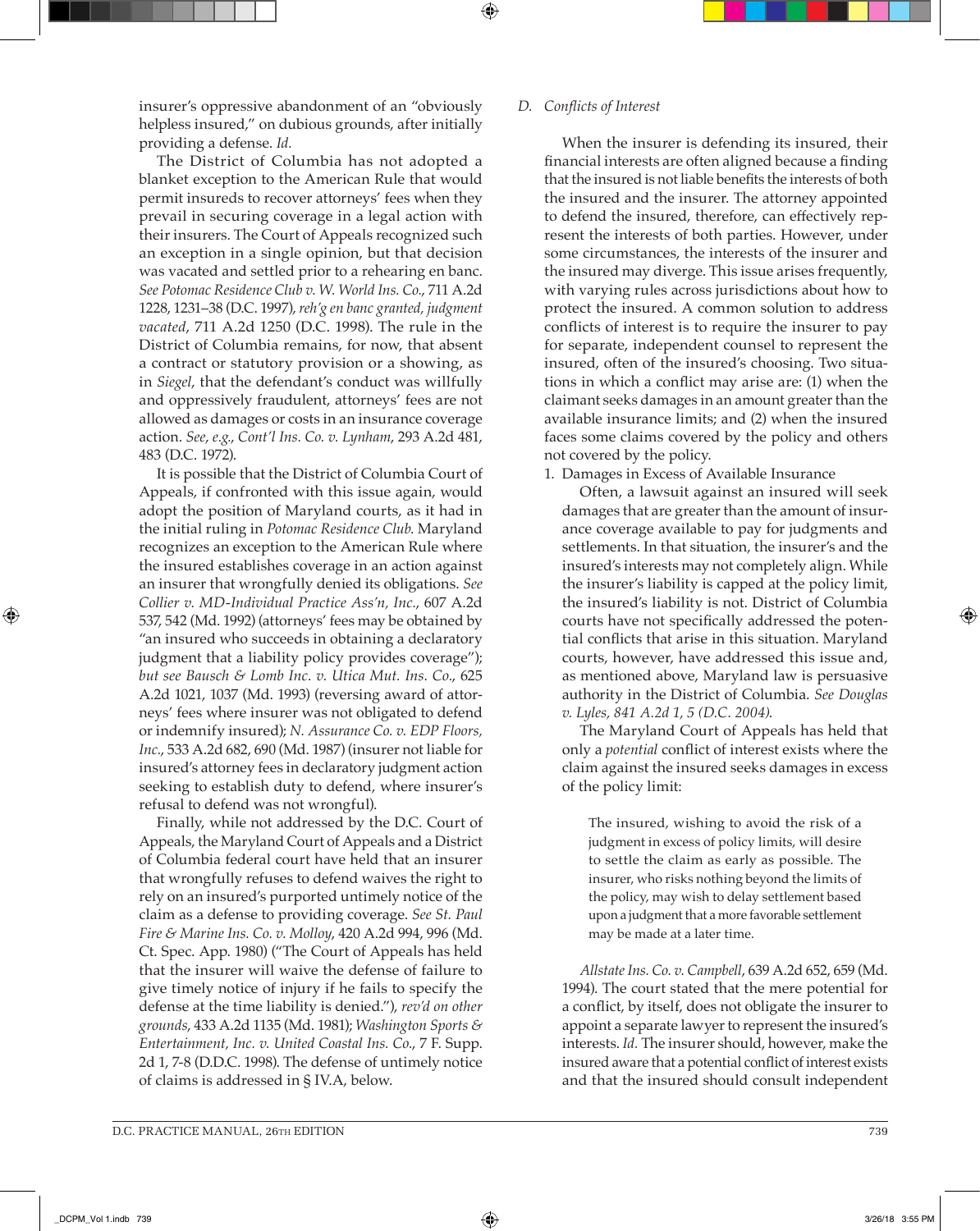counsel concerning the possibility that it will have to pay damages beyond the available insurance. *Id.*

2. Covered and Uncovered Claims

Occasionally, an actual, rather than potential, conflict develops between the insurer and the insured. In this circumstance, Maryland courts, like many jurisdictions, have held that the insurer must pay for independent counsel to represent the insured. *Allstate Ins. Co. v. Campbell*, 639 A.2d 652, 658 (Md. 1994) ("[I] f an actual conflict develops during the course of the representation, the attorney may not continue to represent both [the insurer and the insured]."). Such a conflict has been found to exist in Maryland where a dispute remains over the insurer's obligation to cover a judgment against the insured. *See Brohawn v. Transamerica Ins. Co.*, 347 A.2d 842 (Md. 1975). In *Brohawn*, the insured was sued for personal injuries arising from a dispute with a nursing home where her grandmother was a resident. The plaintiffs sought to establish the insured's liability on alternative theories of negligence, a claim covered by her policy, and assault, a claim not covered by her policy. The Maryland Court of Appeals recognized that this created a conflict of interest. The insurer's and the insured's interests were aligned insofar as a verdict that found the insured not liable would benefit both of them. *Id.* at 851. However, if the insured was to be found liable, the insured would benefit from a negligence verdict since that would be covered by the policy. The insurer, on the other hand, would stand to benefit from a verdict since that would not be covered by the policy. The court held that in this situation, the insured was entitled to independent counsel to protect its interests:

When such a conflict of interest arises, the insured must be informed of the nature of the conflict and given the right either to accept an independent attorney selected by the insurer or to select an attorney himself to conduct his defense. If the insured elects to choose his own attorney, the insurer must assume the reasonable costs of the defense provided.

*Id.* at 854. While District of Columbia law is not developed on the subject, it may adopt a similar rule as Maryland given that District of Columbia courts find Maryland law to be persuasive authority.

# **III. DUTY TO INDEMNIFY**

The duty to indemnify is a separate duty in most liability policies and generally obligates the insurer to pay for settlements or judgments in underlying claims against the insured. The standards for determining whether a duty to indemnify differs from the duty to defend because it depends upon the "true facts" rather than the alleged facts in the complaint. *Salus Corp. v. Cont'l Cas. Co.*, 478 A.2d 1067, 1069–70 (D.C. 1984). Thus, courts evaluating whether an insurer has a duty to indemnify are not confined to comparing the complaint to the policy.

# **IV. DEFENSES TO COVERAGE**

#### *A. Late Notice*

⊕

When an insured receives notice of an occurrence, demand letter, lawsuit, or other claim, an insurance policy often requires the insured to provide timely notice to the insurer. Courts have stated that the requirement of timely notice is designed to protect the interests of the insurer who may be on the hook for the entire amount of its policy limits, as well as the public, which benefits from the timely administration of insurance claims. *See Diamond Serv. Co. v. Utica Mut. Ins. Co.*, 476 A.2d 648, 652 (D.C. 1984) ("It is in order to promote the efficient and economic liability insurance administration that [notice] provisions are given effect in the interest of the public as well as the insurer."); *Greycoat Hanover F St. Ltd. P'ship v. Liberty Mut. Ins. Co.*, 657 A.2d 764, 769 (D.C. 1995) (finding that delayed notice "deprived the insurance companies of the opportunity to plan and implement an appropriate litigation strategy").

Most, if not all, insurance policies contain provisions identifying the requirements for notifying insurers of occurrences, claims, demand letters, lawsuits, and other losses. Notice provisions vary with respect to their wording and requirements. Common policy language addressing notice reads, in part:

> 2. Duties In The Event Of, Occurrence, Offense, Claim Or Suit

> a. You must see to it that we are notified as soon as practicable of an "occurrence" or an offense which may result in a claim. To the extent possible, notice should include:

> (1) How, when and where the "occurrence" or offense took place;

> (2) The names and addresses of any Injured persons and witnesses; and

(3) The nature and location of any Injury or damage arising out of the "occurrence" or offense.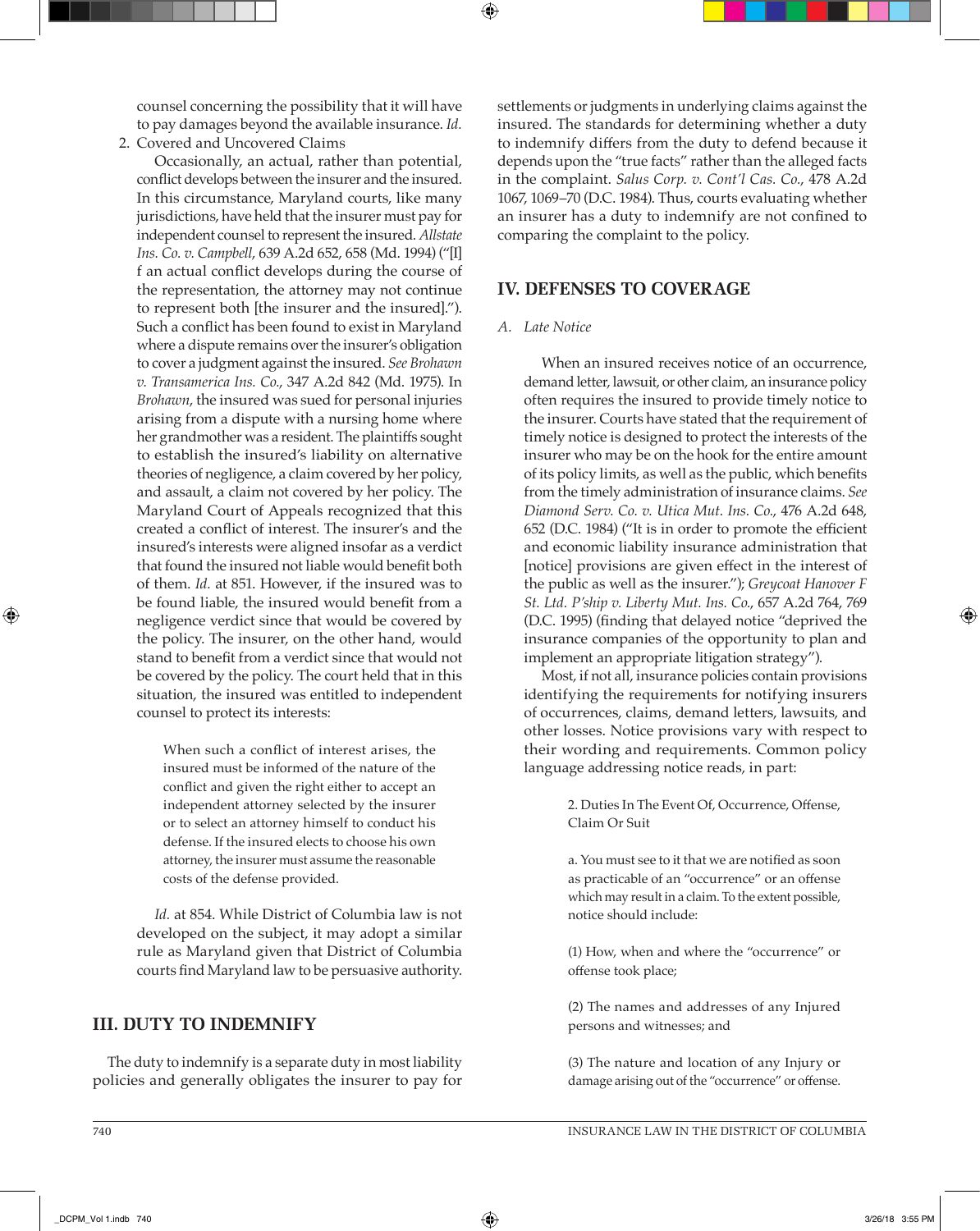b. If a claim is made or "Suit" is brought against any insured, you must:

(1) Immediately record the specifics of the claim or "suit" and the date received; and

(2) Notify us as soon as practicable.

You must see to it that we receive written notice of the claim or "suit" as soon as practicable.

Courts have uniformly held the words "as soon as practicable" to mean "within a reasonable time in view of all the facts and circumstances of each particular case." *Diamond Serv. Co.*, 476 A.2d at 652 (quoting *Greenway v. Selected Risks Ins. Co.*, 307 A.2d 753, 755 (D.C. 1973)). Whether an insured provided timely notice is usually a fact question for a jury. *See Travelers Indem. Co. of Ill. v. United Food & Commercial Workers Int'l Union*, 770 A.2d 978, 991 (D.C. 2001) (citing *Starks v. N. E. Ins. Co.*, 408 A.2d 980, 982 (D.C. 1979)). However, the reasonableness of the timing of providing notice can be a question of law when the parties do not dispute the evidence as to timing:

> The 'question whether an insured has acted reasonably becomes a question of law . . . when reasonable persons can draw but one inference and that inference points "unerringly" to the conclusion that the insured has not acted reasonably under the circumstances.

*Greycoat* 657 A.2d at 768 (alteration in original) (*citing Starks*, 408 A.2d at 982). The District of Columbia Court of Appeals applies a three-part test to determine whether an insured's delay in providing notice was reasonable:

- (1) what the insured could reasonably have believed was his obligation under the policy;
- (2) what the insured could reasonably have believed about the seriousness of the injury and his liability for it; [and]
- (3) what the insured could reasonably have believed about the likelihood of a claim being made against him.

*See Diamond Serv. Co.*, 476 A.2d at 653 (citing *Starks*, 408 A.2d at 983). In the District of Columbia, "where compliance with notice provisions is a contractual precondition to coverage, a failure timely to notify releases the insurer from liability" and the insurer need not show prejudice resulting from any such failure. *Greycoat*, 657 A.2d at 768. In so concluding, the *Greycoat* court stated that notice provisions "are of the essence of the contract." *Id.*

#### *B. Breach of Cooperation Clause*

Most insurance policies include a provision that obligates an insured to cooperate with the insurer in investigating, defending, and settling a claim. One example of this provision reads, in part:

> SECTION IV – COMMERCIAL GENERAL LIABILITY CONDITIONS

> 2. Duties In The Event Of, Occurrence, Offense, Claim Or Suit

c. You and any other involved insured must:

…

(3) Cooperate with us in the investigation or settlement of the claim or defense against the "suit"

An insured that violates this provision by failing to adequately cooperate may forfeit all coverage under the policy. However, a breach of this clause will not forfeit coverage unless the insurer demonstrates prejudice resulting from that breach. *See Nationwide Mut. Ins. Co. v. Burka*, 134 A.2d 89, 90 (D.C. 1957) (requiring that insurer show that insured's actions in breaching cooperation clause were in bad faith and prejudicial); *see also Allstate Ins. Co. v. State Farm Mut. Auto. Ins. Co.*, 767 A.2d 831, 840 (Md. 2001) ("[T]he insurer must establish a substantial likelihood that if the cooperation or notice clause had not been breached, the insured would not have been held liable." (citation omitted)).

No District of Columbia courts have found that an insured forfeited its right to coverage because it failed to cooperate. In one District of Columbia Court of Appeals opinion, the court applied Maryland law and held that an insured's failure to cooperate was prejudicial and the insurer was, therefore, excused of its obligations. *See Coleman v. Aetna Ins. Co.*, 309 A.2d 306 (D.C. 1973). In *Coleman*, a pedestrian sued a bus company and its president after she was struck by a bus that she maintained was owned by the company. The insurer provided a defense to the bus company and its president. *Id.* at 308. The chief defense to the claims was that the bus involved in the accident was not actually owned by the defendant company. *Id.* The president of the company was the only individual that could provide the testimony necessary to support this defense, but he failed to appear at depositions or trial. *Id.* The court found that failure breached the cooperation clause. *Id.* According to the court, the absent president's testimony was "vital to the defense" and the breach, therefore, "substantially prejudice[d]" the insurer. *Id.*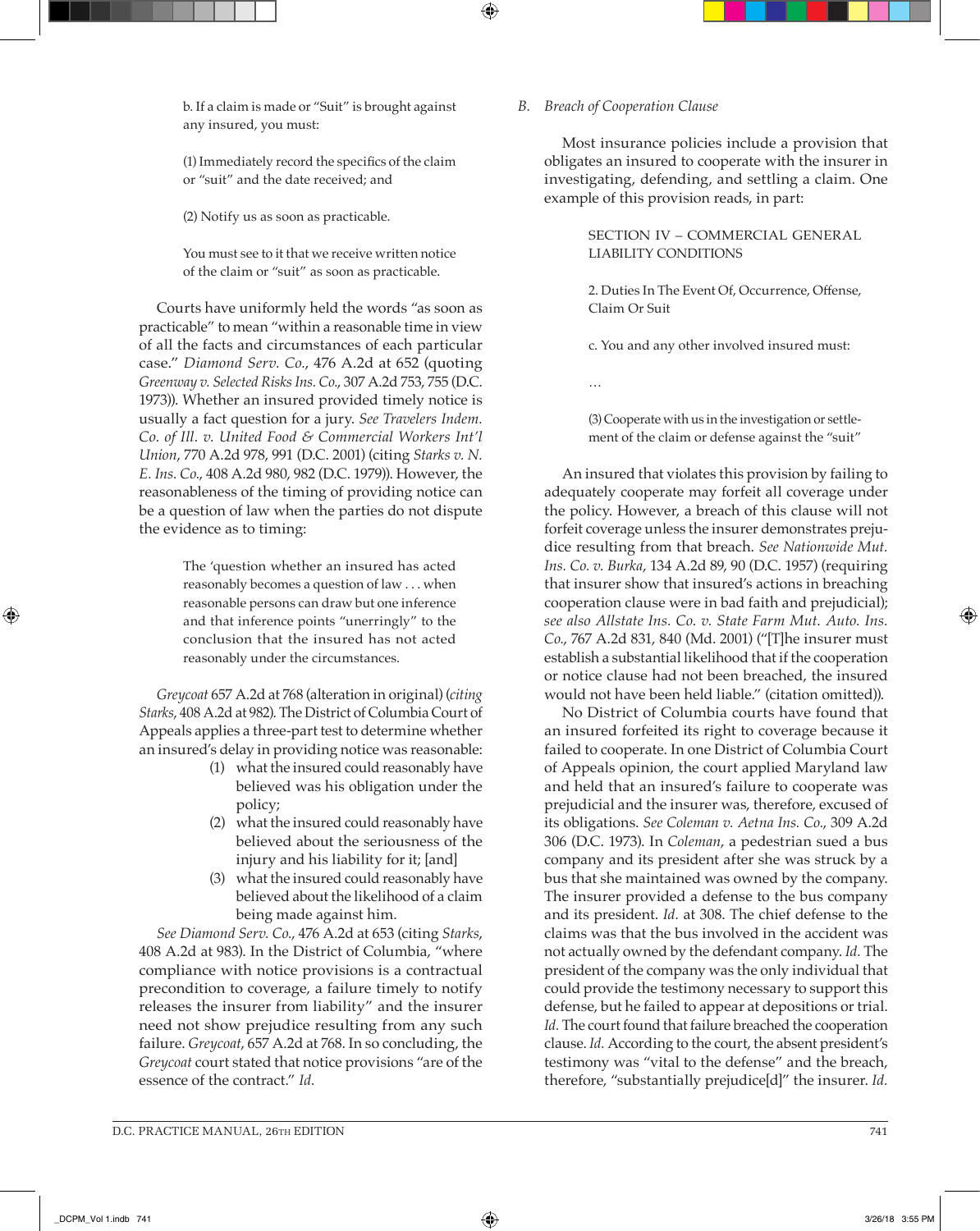The insurer therefore was excused from providing coverage. *Id.* Similarly, the Maryland Court of Appeals held that an insured had forfeited the right to coverage because it had breached the policy's cooperation clause by refusing to attend depositions and cooperate with discovery. *Allstate Ins. Co.*, 767 A.2d at 842–44.

Finally, at least one decision applying District of Columbia law has held that an insurer waives an otherwise viable defense of an insured's failure to cooperate if the insurer appeals a verdict entered against its insured. *See Nationwide Mut. Ins. Co. v. Thomas*, 306 F.2d 767, 769 (D.C. Cir. 1962) (insurer waived right to claim noncooperation by appealing a judgment on the merits). In *Thomas*, the insurer, by appealing the case on the merits, was liable for a judgment against its insured that may have resulted directly from the insured's failure to cooperate.

#### *C. Misrepresentation on Policy Application*

When insureds apply for coverage or for a renewal of a policy that is already in place, they typically must complete an application containing questions, including about the risks that the insureds may face. Insurers may rely upon an applicants' answers to underwrite the proposed coverage. Applications often contain questions concerning any losses, claims or litigation known to the insured, or that the insured reasonably expects may arise. The wording of these questions varies by coverage and insurer, but some examples are:

> 1. Do the principals of the firm have knowledge of any error, omission, or any other circumstance that is, or could be, a basis for a claim under the proposed policy?

> 2. Are you aware of any facts or circumstance that you reasonably believe may result in a claim being made against the applicant?

> 3. Is the applicant aware of any circumstances, occurrence, or condition resulting in accident or injury to person or persons; damage to property including loss of use thereof; unresolved job controversy or complaint regardless of amount, or allegation of discrimination, which may result in the making or assertion of a claim against him, his predecessors in business, or any of the present or past partners or officers?

If an insured does not respond accurately to this type of question, that could amount to a misrepresentation of information material to the risk that the insurer agreed to cover. Insurers may seek to rescind, or render void, a policy issued to an insured that made a material misrepresentation on an application. If a policy is rescinded, coverage is not only precluded for a particular claim that may be at issue, but is revoked entirely for the remainder of the policy term and no coverage is available for any future claims. Generally, an insurer seeking to rescind a policy must show that it relied on an insured's inaccurate answer in issuing the policy.

There is limited District of Columbia authority addressing whether an insurer may rescind a policy due to an insured's misrepresentation on an application. In *Government Employees Insurance Co. v. Govan*, 451 A.2d 884 (D.C. 1982), the insurer declined to defend a suit against the insured, claiming that the car insurance policy was void *ab initio*, or voided from the outset, due to an incorrect answer on the application indicating that the insured had not committed any traffic violations in the preceding three years. *Id.* at 885. The court rejected the insurer's misrepresentation defense, finding that the insurer had failed to establish that it had actually relied on the incorrect questionnaire answers in agreeing to issue the policy. *Id.* at 885–86. This was because the insurer was indisputably aware of other inaccuracies on the application, even if it did not know about the undisclosed traffic violations. *Id.* The insurer's failure to reasonably inquire into the insured's driving record meant that it was not entitled to rescind the policy based on the inaccuracies it could have discovered. *Id.*

District of Columbia federal courts have recognized that "[i]t is well-established that *deliberate* misrepresentation or concealment of a material fact in an application for insurance renders that policy void *ab initio*." *See Colonial Penn Ins. Co. v. Owens*, 728 F. Supp. 798, 802 (D.D.C. 1990) (emphasis added). If such a misrepresentation "materially affect[ed] the insurer's decision to take on a certain risk," the insurer may be permitted to rescind the policy. *Wash. Sports & Entm't, Inc. v. United Coastal Ins. Co.*, 7 F. Supp. 2d 1, 10 (D.D.C. 1998). In *Colonial Penn*, the court found that the policy was void where the insured indicated she had not been in an automobile accident in the prior 36 months despite having been involved in a fatal crash a mere nine hours earlier. 728 F. Supp. at 803. In *Washington Sports*, the insurer argued that the insured architects who had constructed the MCI Center had failed to disclose that the Department of Justice (DOJ) had sent letters stating a belief that the arena's design was not compliant with the Americans with Disabilities Act (ADA). 7 F. Supp. 2d at 11. The court held that rescission was not warranted, even though the lawsuit for which the insureds sought coverage alleged that the arena was not ADA compliant. According to the court, the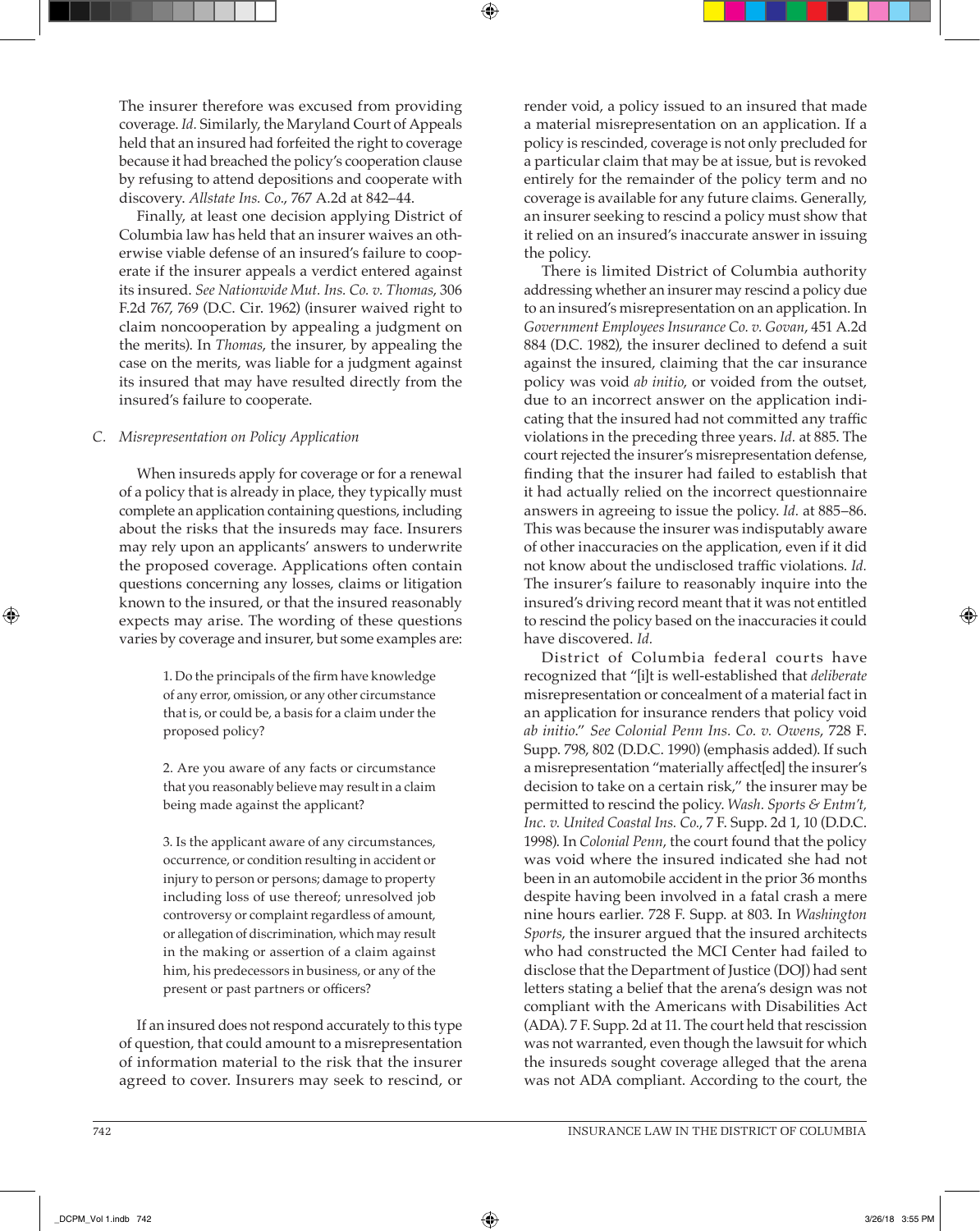insured's failure to identify the DOJ's concerns "may appear troubling under the floodlamp of hindsight," but did not amount to "a material misrepresentation at the time." *Id.* There was no evidence that the insureds knew that they would be sued or that the arena ran afoul of the ADA. *Id.* Rather, the evidence showed that the preliminary discussions with the DOJ did not change the fact that the insureds had a good faith belief that the issue would be resolved short of litigation. *Id.* at 10. District of Columbia Code § 31-4314 governs false statements in applications for life insurance policies. *See Skinner v. Aetna Life & Cas*., 804 F.2d 148, 149 (D.C. Cir. 1986); *Johnson v. Prudential Ins. Co.,* 589 F. Supp. 30, 35 (D.D.C. 1983), *aff'd*. 744 F.2d 878 (D.C. Cir. 1984); *Blair v. Inter-Ocean Ins. Co.,* 589 F.2d 730, 732 (D.C. Cir. 1978).

The Maryland Court of Appeals has held that a misrepresentation in a liability insurance policy application warrants rescission of the policy if the misrepresentation is material. *Semelsberger v. Hatem*, 296 A.2d 398, 402 (Md. 1972). In that case, an insured misrepresented facts on an application concerning her husband's use of a vehicle to be insured under a liability policy. She also identified him as not being an impaired driver when, in fact, he only had one eye. *Id.* at 402–03. It did not matter, according to the court, whether the insured mistakenly or intentionally misrepresented the facts. *Id.* at 403 (citing *State Farm Mut. Auto. Ins. Co. v. West*, 149 F. Supp. 289, 305 (D. Md. 1957)). Either way, the effect of the inaccurate answer was the same: the insurer was in "no better position," whether the misstatement was intentional or not. *Id.* (citation omitted).

#### *D. Expected or Intended Injury*

Liability insurance generally does not protect against harm or injury that an insured intended to cause. This limitation on insurance coverage can arise in different ways. First, many insurance policies, by their terms, cover loss resulting from "occurrences," often defined as accidents "neither expected or intended from the standpoint of the insured." Second, and similarly, insurance policies may include a separate exclusion known as the expected and intended injury exclusion, which bars coverage for "bodily injury or property damage expected or intended from the standpoint of the insured." Third, courts may find that public policy dictates that insurance should not protect the perpetrator of an intentionally harmful act.

There is limited District of Columbia authority addressing whether, and to what extent, insurance coverage is permissible for claims involving allegations that the insured acted with the intent to cause an injury. The District of Columbia Court of Appeals has recognized that public policy may preclude coverage for wrongdoers that act with intent, but did not decide the issue because the underlying case was still pending. *See Salus Corp. v. Cont'l Cas. Co.*, 478 A.2d 1067, 1070 (D.C. 1984) (recognizing policy considerations which may preclude protecting a wrongdoer from paying for an intentional injury he caused) (citing *Sherman v. Ambassador Ins. Co.*, 670 F.2d 251, 260 (D.C. Cir. 1981)). In addition to issues of public policy, the court noted that the policy's definition of "occurrence," which excluded expected or intended injuries, may bar coverage for a judgment that the insured intended to cause the injury at issue.

The Maryland Court of Appeals has held that an "expected or intended" exclusion does not apply where the insured did not intend the resulting injury, even if the injury was foreseeable. *See Sheets v. Brethren Mut. Ins. Co.*, 679 A.2d 540, 548-50 (Md. 1996). The court rejected a rule that an injury is expected or intended merely because the insured *should have* foreseen the injury. *Id.* at 549 (holding that liability policies would be rendered meaningless if they excluded coverage for damages that should have been foreseen or expected by insured).

At least one Maryland decision has, however, recognized that certain injuries, such as those resulting from sexual assault, are expected or intended as a matter of law, regardless of what the insured claimed to have believed. *See Pettit v. Erie Ins. Exch.*, 709 A.2d 1287, 1289, 1294 (Md. 1998) (finding that intentional injury provisions excluded coverage for claims of adult sexual molestation of children as a matter of law).

#### *E. Coverage for Punitive Damages*

Some jurisdictions do not permit insurance coverage for punitive damages assessed against insureds as part of judgments in litigation. Courts reason that allowing a wrongdoer to recover punitive damages from an insurer would frustrate punitive damages' purpose to punish misconduct and deter future wrongdoing. *See*, *e.g.*, *Hartford Accident & Indem. Co. v. Vill. of Hempstead*, 397 N.E.2d 737, 743 (N.Y. 1979). Despite courts across jurisdictions frequently addressing the issue, there is limited law in the District of Columbia addressing the insurability of punitive damages.

The District of Columbia Court of Appeals has held that an insurer is not excused from its duty to defend a claim that seeks punitive damages. *See Salus Corp. v. Cont'l Cas. Co.*, 478 A.2d 1067, 1071 (D.C. 1984). According to the *Salus* court, without any judgment against the insured, it is "premature and inappropriate" to find that an insurer owes no coverage under the policy merely because the insured may ultimately be liable for punitive damages. The court further explained that: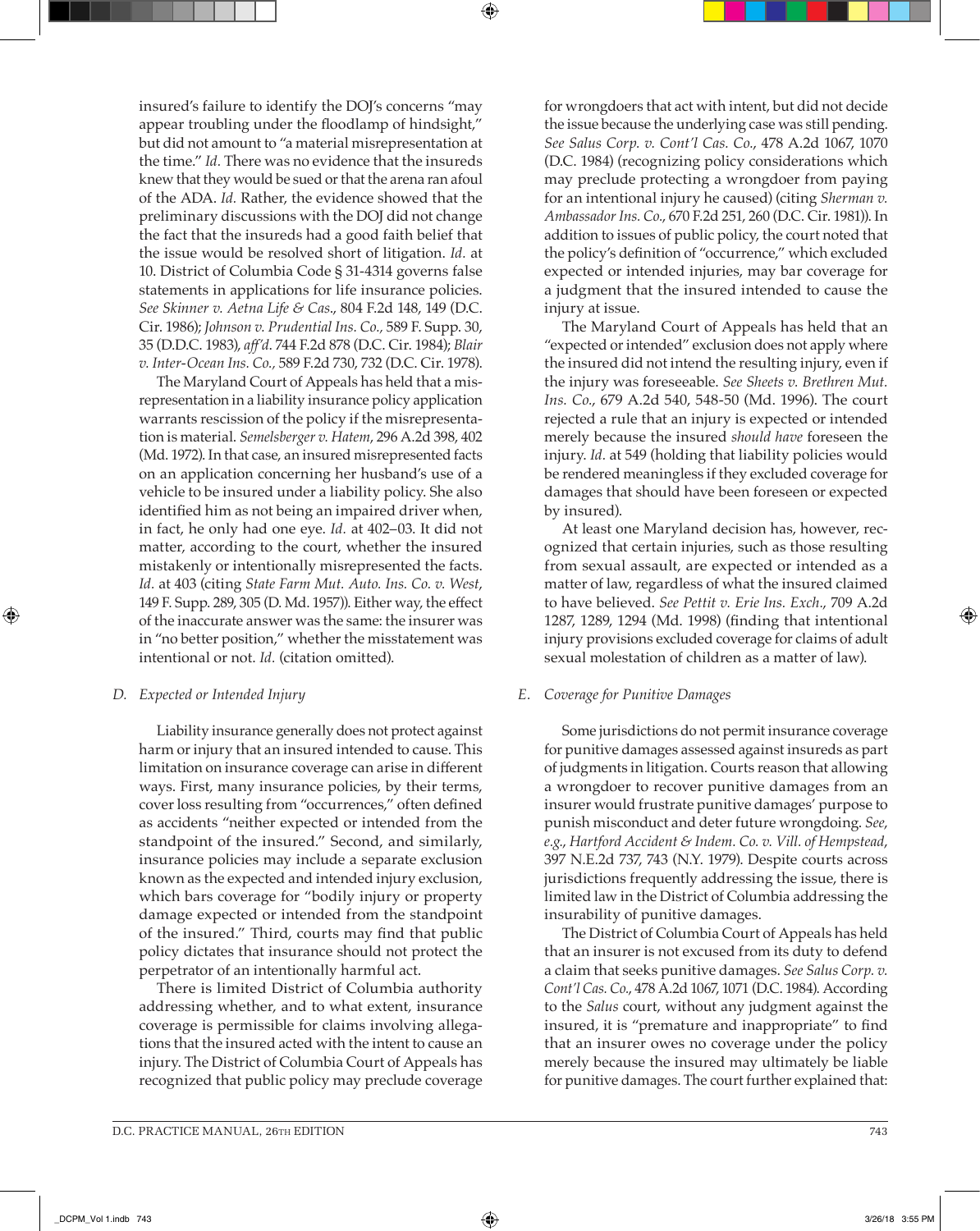[i]t may well be that once the 'ultimate liability' of [the insured] is determined, the contractual duty of the appellee-insurers to pay punitive damages would be negated by proof of [the insured's] intentional misconduct. However, that remains for future resolution.

*Id.* at 1072. The court, therefore, did not resolve the question of whether, and under what circumstances, punitive damages are insurable.

The District of Columbia Court of Appeals has acknowledged that the issue of whether punitive damages are insurable has been left "open" by the court. *See In re Estate of Corriea*, 719 A.2d 1234, 1241 n.5 (D.C. 1998) ("[W]e noted that the court had left this issue open in *Salus Corp. v. Continental Cas. Co.*, 478 A.2d 1067, 1071–72 (D.C. 1984)"). Some jurisdictions prohibit insurance coverage for punitive damages based on *intentional* misconduct, but permit coverage for damages based on some lesser degree of culpability, such as recklessness. In the District of Columbia, punitive damages can be based on merely reckless conduct, in addition to willful misconduct. *See Johnathan Woodner Co. v. Breeden*, 665 A.2d 929, 938 (D.C. 1995), *opinion amended on denial of reh'g*, 681 A.2d 1097 (D.C. 1996) (punitive damages permissible for "a tortious act accompanied with fraud, ill will, recklessness, wantonness, oppressiveness, willful disregard of the plaintiff's right, or other circumstances tending to aggravate the injury" (citation omitted)).

As explained above, the *Salus* court opined that an insurer's obligation to pay a judgment awarding punitive damages may be "negated by proof of [the insured's] intentional misconduct." *Salus*, 478 A.2d at 1072. Based upon the *Salus* court's focus on the intentional nature of the misconduct, it is possible that the District of Columbia Court of Appeals would permit insurance coverage for punitive damages based on unintentional, but not intentional misconduct. However, the court has yet to address the issue.

To the extent the District of Columbia Court of Appeals looks to Maryland law, the Maryland Court of Appeals supports the insurability of punitive damages as not against public policy. *See First Nat'l Bank of St. Mary's v. Fid. & Deposit Co.*, 389 A.2d 359, 367 (Md. 1978) ("[W]e find that 'the common sense of the entire community would (not) pronounce it' against public policy for the Bank's insurance company to pay the judgment for exemplary damages assessed against the Bank here."). The court in *First National Bank* expressly rejected authority finding that the deterrent effect of punitive damages would be negated if covered by insurance. *Id.*

# **V. EFFECT OF OTHER INSURANCE POLICIES**

#### *A. 'Other Insurance' Clause*

A claim or lawsuit can implicate more than one insurance policy. An individual, business, or other organization may purchase more than one policy at a time to provide additional limits of coverage. Or, an individual, business, or other organization may qualify as an insured under policies that they did not purchase but that may nevertheless provide coverage based upon a business or other relationship with the holders of those policies. For example, a delivery driver for a pizza restaurant may be covered under both his personal automobile liability policy and a policy that the restaurant purchased to cover risks presented by its drivers. If the delivery driver gets into an accident and is sued, he may be entitled to coverage under both policies. A dispute that often arises in this type of situation concerns the respective coverage obligations between the insurers that issued each of the policies.

Most insurance policies contain provisions addressing the effect of other available insurance on the insurer's obligations to defend and indemnify. These provisions are known as "other insurance" provisions. The most common types of other insurance provisions are: (a) "pro-rata" other insurance clauses; (b) "excess" other insurance clauses; and (c) "escape" other insurance clauses. An example of how each type of provision may be worded is as follows:

> *Pro-Rata Other Insurance Clause:* If the insured has other insurance against a loss covered by this policy . . . the company shall not be liable under this policy for a greater proportion of such loss than the applicable limit of liability . . . bears to the total applicable limit of liability of all valid and collectible insurance against such loss.

> *Excess Other Insurance Clause:* The insurance afforded (by this policy) shall be excess insurance over any other valid and collectible insurance.

> *Escape Other Insurance Clause:* This insurance does not apply to any injury or damage to the extent that the insured has available any other valid and collectible insurance.

Each of these provisions has a different effect on an insurer's obligations when there are other insurance policies that afford coverage to the same insured. A pro-rata other insurance clause is designed to limit an insurer's obligation to only a proportional share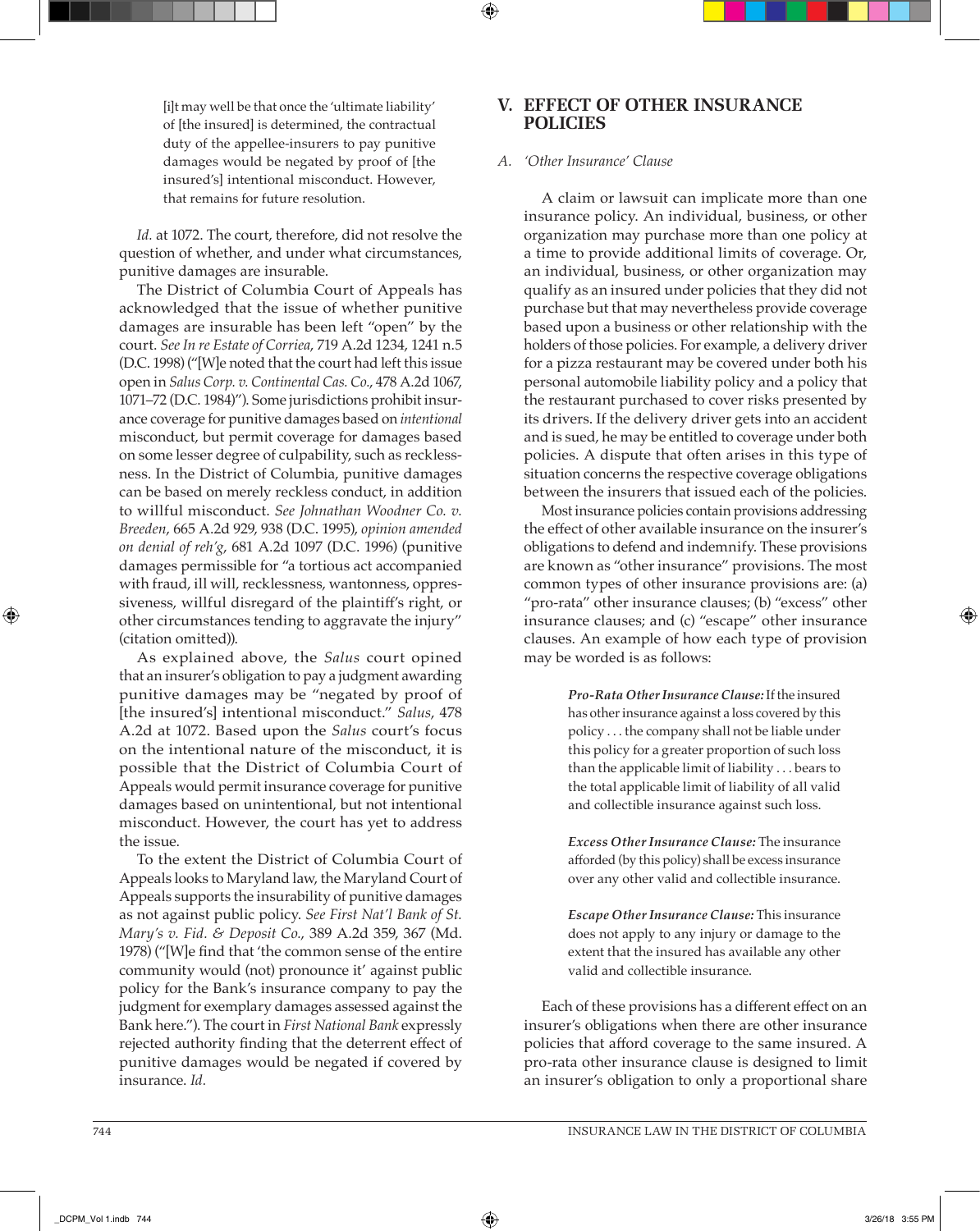of the loss when another policy provides concurrent coverage. *Jones v. Medox, Inc.*, 430 A.2d 488, 489 & n.1 (D.C. 1981). In other words, if two insurers issue policies that both provide primary coverage for a loss, than each will contribute, proportionally, to the defense and indemnity of the mutual insured at the same time. *Id.* An excess other insurance clause, in contrast, is designed to limit an insurer's obligation to provide coverage to only after the other policy or policies have paid out their limits in the defense or indemnity of a claim. *Id.* A policy with an escape clause is designed to excuse the insurer of all liability for the loss when there is other valid and collectible insurance. *Id.*

The District of Columbia gives effect to other insurance provisions where possible. Some courts have declined to recognize the validity of other insurance clauses altogether and instead prorate liability among all implicated policies. *See id.* at 492 (describing that some courts consider all other insurance clauses to be "mutually repugnant" regardless of their nature and requiring proration of liability). The District of Columbia has rejected this approach, holding that other insurance clauses are enforced as written where they can be reconciled and do not conflict. *Id.* at 492–93; *see also Cont'l Cas. Co. v. Hartford Fire Ins. Co.*, 116 F.3d 932, 939 (D.C. Cir. 1997) ("Under District of Columbia law, where 'other insurance' provisions in an excess insurance policy and a pro-rata policy can be reconciled to give effect to the intent of the contracting parties, the court will do so."). In *Jones*, the District of Columbia Court of Appeals held that an insurance policy with a pro-rata clause and another policy with an excess clause are not "mutually repugnant." 430 A.2d at 493 (citations omitted). The court reconciled the provisions so that the policy with the excess other insurance clause would not be triggered until after the other policy was exhausted. *Id.*; *see also Nolt v. U.S. Fid. & Guar. Co.*, 617 A.2d 578, 582 (Md. 1993) ("Where an excess clause from one policy conflicts with a pro rata clause from a concurrently effective policy, we disregard the pro rata clause in favor of the excess clause."). Because the pro-rata clause only applies to other insurance that is "valid and collectible," it did not apply since the other policy's excess other insurance provision made the other insurance collectible only after exhaustion of the insurance with the pro-rata other insurance clause. *Id.*

However, where the other insurance provisions are not reconcilable, the court will "sweep away" the contractual language and order that each insurer contribute a proportional share to the loss. *Jones*, 430 A.2d at 489. For example, the Maryland Court of Appeals holds that where two policies each contained excess other insurance clauses, the liability was to be shared equally between them. *See also Nolt*, 617 A.2d at

582 ("Where both policies provide for excess coverage only, liability is shared equally by the insurers."); *Ryder Truck Rental, Inc. v. Schapiro & Whitehouse, Inc.,* 269 A.2d 826, 831 (Md. 1970).

Finally, District of Columbia courts have not directly addressed the validity of escape other insurance clauses. Some courts have refused to enforce these provisions on public policy grounds. *See*, *e.g.*, *Certain Underwriters at Lloyds, London v. Arch Specialty Ins. Co.*, 200 Cal. Rptr. 3d 786, 799 (Cal Ct. App. 2016), *as modified on denial of reh'g* (May 10, 2016), *review denied* (June 29, 2016). It is not clear whether the District of Columbia Court of Appeals would adopt a position that escape clauses are not enforceable.

#### *B. What Policies Are Triggered*

Sometimes property damage, bodily injury, or other loss events that give rise to claims or lawsuits against an insured do not occur as an isolated event in time. Instead, injuries may continue over a period of many months, even years or decades. A dispute over which insurance policies cover these type of long-term injuries can arise where there are numerous insurance policies that were in effect over the period of ongoing loss. These types of long-term injuries can occur in a variety of contexts. This section addresses the question of which policies are triggered in the context of two common types of continuous injuries, bodily injury and property damage.

1. Bodily Injury Claims

Some types of bodily injury may occur over a long period of time. The insurance industry has confronted these types of long-term injuries on a large scale in the context of asbestos exposure cases, as well as long-term exposures to pollutants or contaminants. For example, workers at factories, power plants, or in other industrial work environments have, in numerous cases, been exposed to asbestos for decades before developing mesothelioma and other pulmonary diseases caused by the asbestos. Where there is a continuous bodily injury to an individual or group of individuals, such as exposure to asbestos or other pollutants, the issue of which insurance policies are implicated often arises. The District of Columbia Court of Appeals has not definitively addressed this issue. The issue does, however, arise nationally in many cases.

One of the most frequently cited decisions nationally addressing insurance coverage for longterm bodily injury exposures is an opinion by the United States Court of Appeals for the District of Columbia Circuit. In that case, the court applied a "continuous" trigger of coverage that implicated all

⊕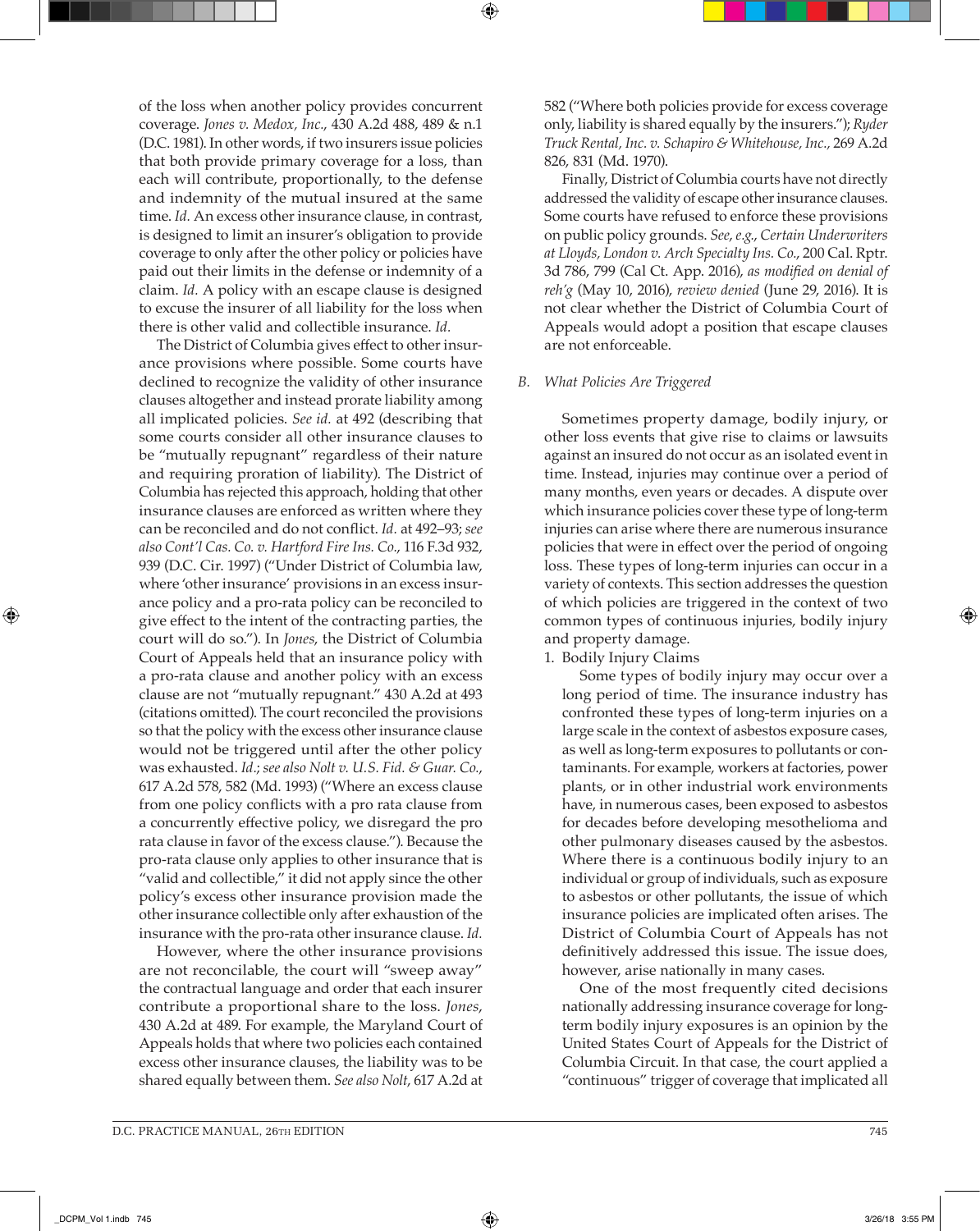policies in effect from the date of an individual's exposure to asbestos through the date he manifested a resulting disease. *Keene Corp. v. Ins. Co. of N. Am.*, 667 F.2d 1034 (D.C. Cir. 1981). In *Keene*, the insured was a manufacturer of thermal insulation materials that contained asbestos. Numerous individuals claiming injuries from exposure to the asbestoscontaining products brought suits against the insured manufacturer. *Id.* at 1038. Even after the claimants were no longer exposed to asbestos, the fibers in their lungs continued to aggravate their internal injuries. *Id.* These injuries did not result in the manifestation of mesothelioma until years after exposure in many cases. *Id.* at 1045 ("[W]e can still expect thousands of cases of those diseases to manifest themselves throughout the rest of the century."). The court applied a broad rule, holding that all policies from the date of initial exposure to asbestos fibers through the date the resulting disease outwardly manifested itself in an individual were triggered. *Id.* at 1047 ("We conclude, therefore, that inhalation exposure, exposure in residence, and manifestation all trigger coverage under the policies."). The court rejected arguments by various insurers that only the policies in place when the actual disease manifested should be triggered. *Id.* The court also rejected another insurer's arguments that only the policies in place during the exposure period were triggered. *See id.* ("We interpret 'bodily injury' to mean any part of the single injurious process that asbestos-related diseases entail.").

The court in *Keene* further held that a policyholder is permitted to seek full defense and indemnity coverage from any insurance policy that is triggered, an allocation approach commonly referred to as "all sums". *Id.* at 1049–50 ("[The insured] may select the policy under which it is to be indemnified."). The insurers could then assert claims against one another for contribution. *Id.* at 1050 n.35 ("[N]othing we hold today bars insurers from collecting from one another under the doctrine of contribution.").

Neither the District of Columbia nor the Maryland Court of Appeals has addressed whether they would apply the same trigger of coverage as in *Keene* that extends from initial exposure through manifestation and includes the "exposure in residence" period in between. However, the Maryland Court of Appeals has held that all of the policies in place during the period an individual is exposed to harmful conditions are triggered. *See Lloyd E. Mitchell, Inc. v. Maryland Cas. Co.*, 595 A.2d 469, 478 (Md. 1991) ("[A] minimum coverage under the policy is triggered upon exposure to and inhalation of asbestos fibers during the policy period by a person who suffers bodily injury as a result of that exposure."). The court rejected a rule that only the triggered policies are those in place when a disease manifests itself. *See id.* at 476 ("The trial court's determination that the policy now before us provides coverage only after an asbestos-related disease becomes manifest during the policy period is an interpretation at odds with the policy language and the clear weight of authority in the country."). The court did not address whether, as in *Keene*, the policies in effect during the period following exposure to asbestos, but prior to manifestation of any disease, are also triggered. The question of whether the District of Columbia Court of Appeals would follow *Keene* is, therefore, not resolved.

#### 2. Property Damage

The District of Columbia has not definitively adopted a rule addressing what policies are triggered where there is a continuous property damage, such as ongoing environmental contamination that may occur for years prior to discovery. The Maryland Court of Appeals has held that, in a case of ongoing damage, the proper inquiry to determine what policies are triggered is whether during any given policy period there is detectable property damage. *See Harford Cty. v. Harford Mut. Ins. Co.*, 610 A.2d 286, 295 (Md. 1992) (explaining that the court must determine "[w]hether at any time during the policy period the discharge of contaminants into the soil and underlying groundwater is of sufficient gravity to prove detectable 'property damage'"). *Harford County* involved claims against an insured arising from groundwater contamination, purportedly due to the insured's operation of landfills over a lengthy period of time. *Id.* at 287. The court declined to hold that only the policies in effect when property damage is actually discovered are triggered. *See id.* at 294 ("Notwithstanding the difficulty that may be encountered in determining exactly when contaminants from a landfill may cause property damage, we hold that 'manifestation' is not the sole trigger of coverage in environmental pollution cases."). The court noted that expert testimony would likely be necessary to determine whether there was "detectable" property damage during any given policy period. *See id.* at 295.

The District of Columbia Court of Appeals has not directly addressed a coverage question involving continuous property damage as in *Harford County*. However, the court appears to have acknowledged the rule adopted in that case, which may shed light on how the District of Columbia would treat this issue. In *Wrecking Corporation of America, Virginia, Inc. v. Insurance Company of North America*, 574 A.2d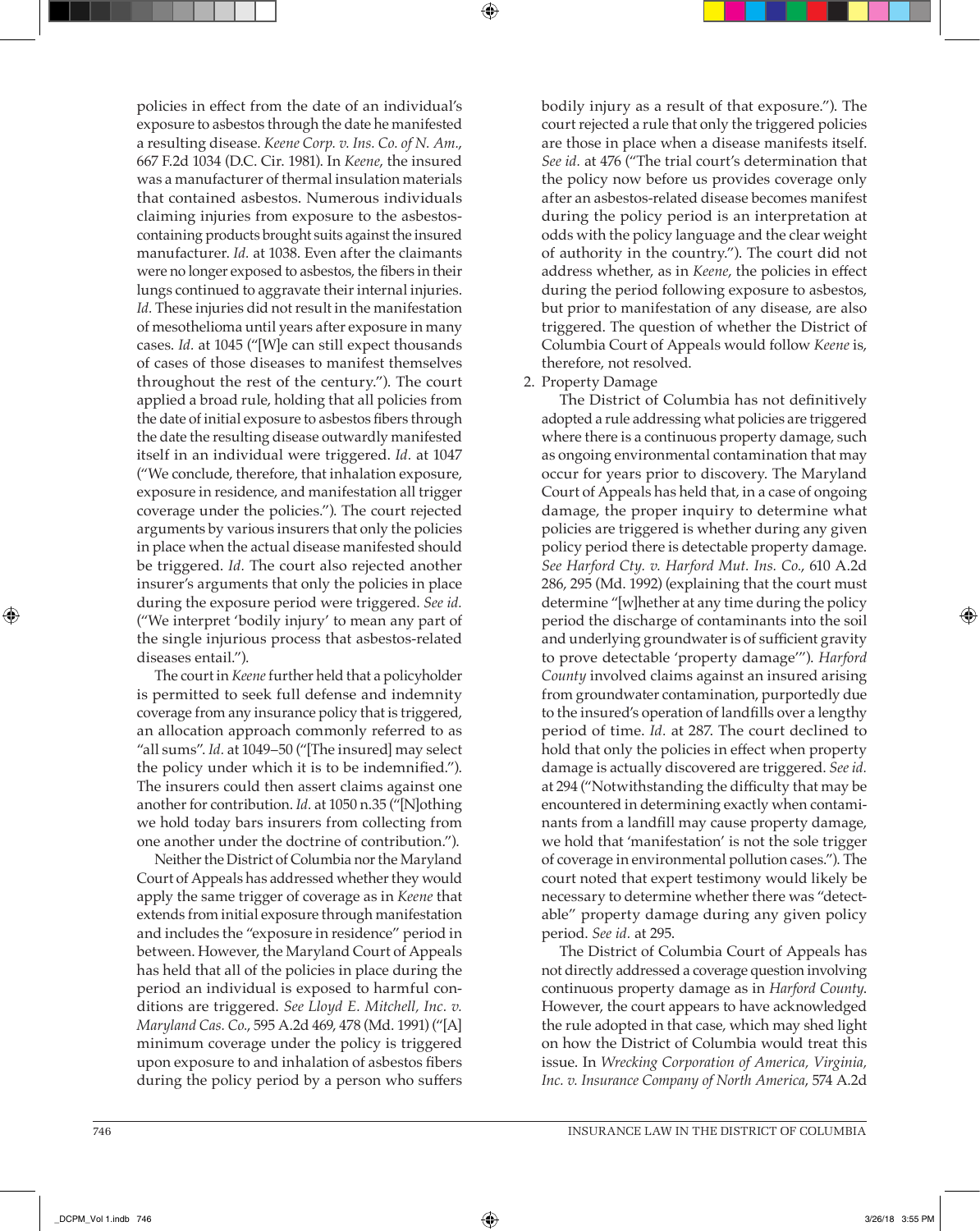1348 (D.C. 1990), an insured demolition contractor was sued when a wall collapsed at a worksite after the insured completed its operations. The insurer maintained that there was no coverage because the wall collapse, which caused the property damage, had occurred after the policy was cancelled by the insured. *Id.* at 1349. The insurer maintained that this meant its policy was not triggered even though the allegedly negligent acts that led to the wall collapse took place while the policy was in force. *Id.* The court recognized "the prevailing rule" as being that '"property damage occurs' at the time the damage is discovered or when it has manifested itself." *Id.* at 1349–50 (citations omitted). However, the court noted a "limited exception" to this rule "where the damage can be characterized as being 'continuous or progressive.'" *Id.* at 1350 (citing authority from other jurisdiction). In the case at hand, the court found that there was no evidence of damage of a continuous or progressive nature or any initial damage occurring during the policy period. *Id.* As a result, the court held that there was no coverage. However, the court's recognition of an exception to the manifestation rule for "continuous" injuries at least suggests that the District of Columbia Court of Appeals would apply a similar rule as in *Harford* to continuous property damage cases involving successive insurance policies. While not binding authority, at least one District of Columbia federal opinion has characterized the *Wrecking Corporation* case as adopting a continuous trigger in property damage cases. *See Young Women's Christian Ass'n of Nat'l Capital Area, Inc. v. Allstate Ins. Co. of Canada*, 275 F.3d 1145, 1154 (D.C. Cir. 2002) (characterizing *Wrecking Corporation* as recognizing, under District of Columbia law, the "continuous" trigger rule applied in *Keene*).

# **VI. INSURER BAD FAITH**

## *A. Source of Duty*

⊕

In addition to breach of contract actions, a number of jurisdictions recognize a cause of action in tort when the insurer handles a claim, submitted by its insured, in bad faith. In a ruling involving a first-party homeowner's policy, the District of Columbia Court of Appeals diverged from those jurisdictions by not recognizing in that case a bad faith cause of action in tort, either by statute or common law. The court reasoned that, because an insurance policy establishes a contractual relationship between the parties, contract law should govern any disputes relating to the respective obligations of the parties:

Disputes relating to the respective obligations of the parties to an insurance contract should generally be addressed within the principles of law relating to contracts, and bad faith conduct can be compensated within those principles. We see no compelling basis for complicating matters by intertwining such disputes with considerations peculiar to tort.

*See Choharis v. State Farm Fire & Cas. Co.*, 961 A.2d 1080, 1087 (D.C. 2008); *see also Washington v. GEICO*, 769 F. Supp. 383, 387 (D.D.C. 1991) ("Although recognizing that disagreement exists, the Court finds that District of Columbia law does not recognize the tort of bad faith denial of an insurance claim."); *Athridge v. Aetna Cas. & Sur. Co.*, No. Civ. A. 96-2708 (RMU/JMF), 2001 WL 214212, at \*3, 5 (D.D.C. Mar. 2, 2001) (recognizing that "District of Columbia law is immature" and that "the District of Columbia has not yet seen fit to create a bad faith tort . . . ."). *But see Washington v. Grp. Hospitalization, Inc.*, 585 F. Supp. 517, 520 (D.D.C. 1984) ("Many jurisdictions have recognized a cause of action in tort for the bad faith refusal of an insurer to pay. The District of Columbia is no exception."), *disapproved of by Choharis*, 961 A.2d at 1088. The Court of Appeals, in *Choharis*, stated that it was up to the legislature, and not the courts, to create "special burdens" for insurers in the District of Columbia. 961 A.2d at 1090–91.

The District of Columbia Code, similar to many other jurisdictions, prohibits certain unfair claim practices by insurers. *See* D.C. Code § 31-2231.17. The statute prohibits insurers from engaging in various acts of claims-handling misconduct with a frequency that indicates a general business practice. *Id.* This includes misrepresenting pertinent facts or provisions relating to a claim; refusing to pay a claim for arbitrary or capricious reasons; and failing to settle claims promptly, among several other enumerated acts. *Id.* § 31-2231.17(a)–(b). However, the statute specifically provides that it does not "create or imply a private cause of action for a violation of th[e] chapter." D.C. Code § 31-2231.02(a). This means that insureds cannot assert a violation of this statute as a cause of action against insurers in a dispute over coverage.

a. Duty to Settle

As mentioned above, some jurisdictions permit actions in tort against insurers for bad faith in the handling of claims, refusal to pay claims, or failure to settle claims, among other types of misconduct. While the District of Columbia Court of Appeals has declined to recognize a tort of bad faith against an insurer, it has not directly addressed an argument that such a claim should be permitted where an excess judgment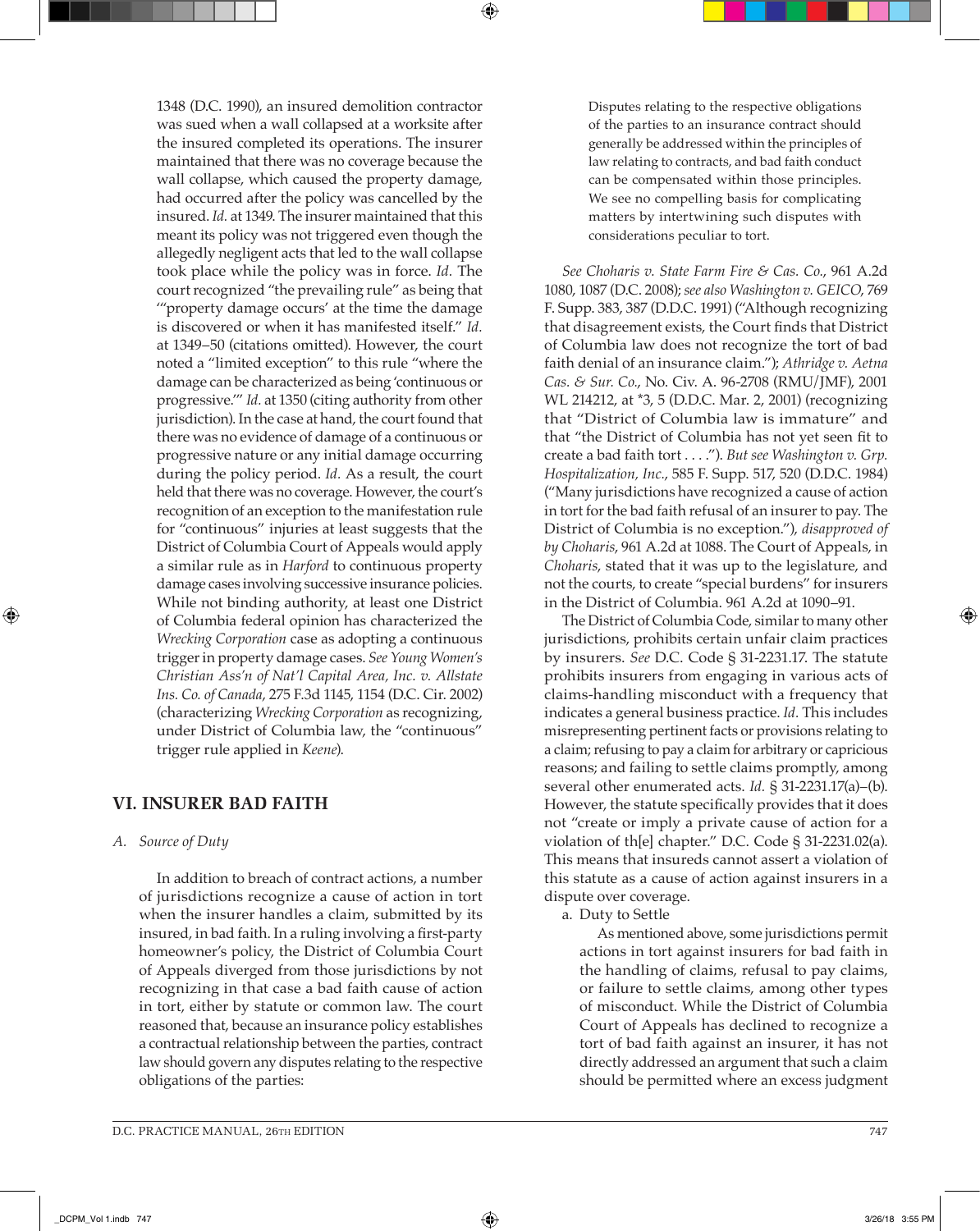results from an insurer's failure to settle a lawsuit against its insured. In *Choharis v. State Farm Fire & Casualty Co.*, the court agreed with the reasoning of a federal case acknowledging that neither the District of Columbia nor Maryland recognize a tort of bad faith breach of contract for refusing to defend. 961 A.2d 1080, 1088 (D.C. 2008) (agreeing with analysis in *Fireman's Fund Ins. Co. v. CTIA – The Wireless Ass'n*, 480 F. Supp. 2d 7 (D.D.C. 2007)). In *Fireman's Fund*, the court rejected an insured's bad faith breach of contract claim by looking to Maryland law and indicating that Maryland does not recognize a tort cause of action for a "quintessential failure-to-defend claim." 480 F. Supp. 2d at 11. Further, the *Choharis* court agreed with the rule in Maryland that there is no tort of bad faith in the context of first-party insurance disputes. 961 A.2d at 1088. The Court of Appeals has not expressly held, however, that an insured cannot seek amounts in excess of the policy limits under any circumstances, such as an insurer's failure to settle. The District of Columbia would likely look to Maryland law if confronted with these issues. *See*, *e.g.*, *id.* at 1088 & n.10 (referring to Maryland as a "sister jurisdiction" from which the District of Columbia derives its common law).

Under Maryland law, a bad faith tort cause of action is only permitted where an insurer fails to settle a claim made against its insured and that failure exposes the insured to a judgment in excess of policy limits. *See Kremen v. Md. Auto. Ins. Fund*, 770 A.2d 170, 176 (Md. 2001) (recognizing that "an insurer can be sued by its insured in tort for wrongful failure to settle a claim") (*citing Mesmer v. Md. Auto. Ins. Fund*, 725 A.2d 1053, 1061 (Md. 1999)). In such a situation, the insured is left responsible for amounts in excess of the policy limits. The Maryland Court of Appeals has permitted insureds to recover the full amount of the judgment, the policy limits notwithstanding, where an insurer is liable for bad faith failure to settle. *Id.* at 177 ("Ordinarily the measure of damages in a bad faith failure to settle case is the amount by which the bonafide judgment rendered in the underlying action exceeds the amount of insurance coverage."). Further, under Maryland law, an insurer may still be liable for bad faith failure to settle even where there was never an unconditional offer to settle the case and the insured itself did not want to settle. *Id.* at 178.

To determine whether an insurer has acted in bad faith by failing to settle, its conduct is judged by a standard of reasonableness. *See Allstate Ins. Co. v. Campbell*, 639 A.2d 652, 655 (Md. 1994) ("[A] n insurer must use 'reasonable care' in defending the insured and that a refusal to settle must be based upon 'an informed judgment based on honesty and diligence.'" (citation omitted). The insurer, nevertheless, does not have an absolute duty to settle a case whenever there exists the potential for a judgment in excess of policy limits:

[W]hile an insurer has a duty to enter into good faith negotiations 'where reasonable and feasible' to settle a claim within policy limits, . . . there is no requirement that it 'rush to the settlement of a claim' against the insured to avoid an excess judgment.

*Id.* at 659 (*citing* 7C John A. Appleman, Insurance Law & Practice § 4711, at 377 (Walter F. Berdal ed., 1979)). Additionally, a claim for bad faith failure to settle in Maryland can be assigned to the injured party. *Med. Mut. Liab. Ins. Soc'y of Md. v. Evans*, 622 A.2d 103 (Md. 1993). This is potentially important because the insured is often left with little to bargain with when facing an excess judgment that may be in the millions of dollars.

Finally, as mentioned above, Maryland does not permit a bad faith tort cause of action against an insurer that wrongfully denies that it has a duty to defend. *Mesmer*, 725 A.2d at 1061 ("We have repeatedly indicated that the obligation to defend . . . [is] entirely contractual."); *Vigilant Ins. Co. v. Luppino*, 723 A.2d 14, 17 (Md. 1999) ("An insurer's obligation to defend is contractual, and, therefore, a cause of action for breach of the duty to defend sounds in contract.").

# **VII. PROCEDURAL ISSUES**

#### *A. Statute of Limitations*

Contract law governs the respective obligations of the insurer and the insured under an insurance policy. In the District of Columbia, a party claiming breach of contract must commence an action within three years of the breach. *See* D.C. Code § 12-301(7). A cause of action for breach of contract accrues at the time of the alleged breach. *See Murray v. Wells Fargo Home Mortg.*, 953 A.2d 308, 321 (D.C. 2008). A contract is breached when a party fails to perform at the time performance is due. *Id.* at 320 (citing 9 Arthur L. Corbin, Corbin on Contracts § 943 (interim ed. 2002)). The absence of a specific monetary injury does not prevent the accrual of an action for breach of contract. *Wright v. Howard Univ.*, 60 A.3d 749, 753 (D.C. 2013). When a contract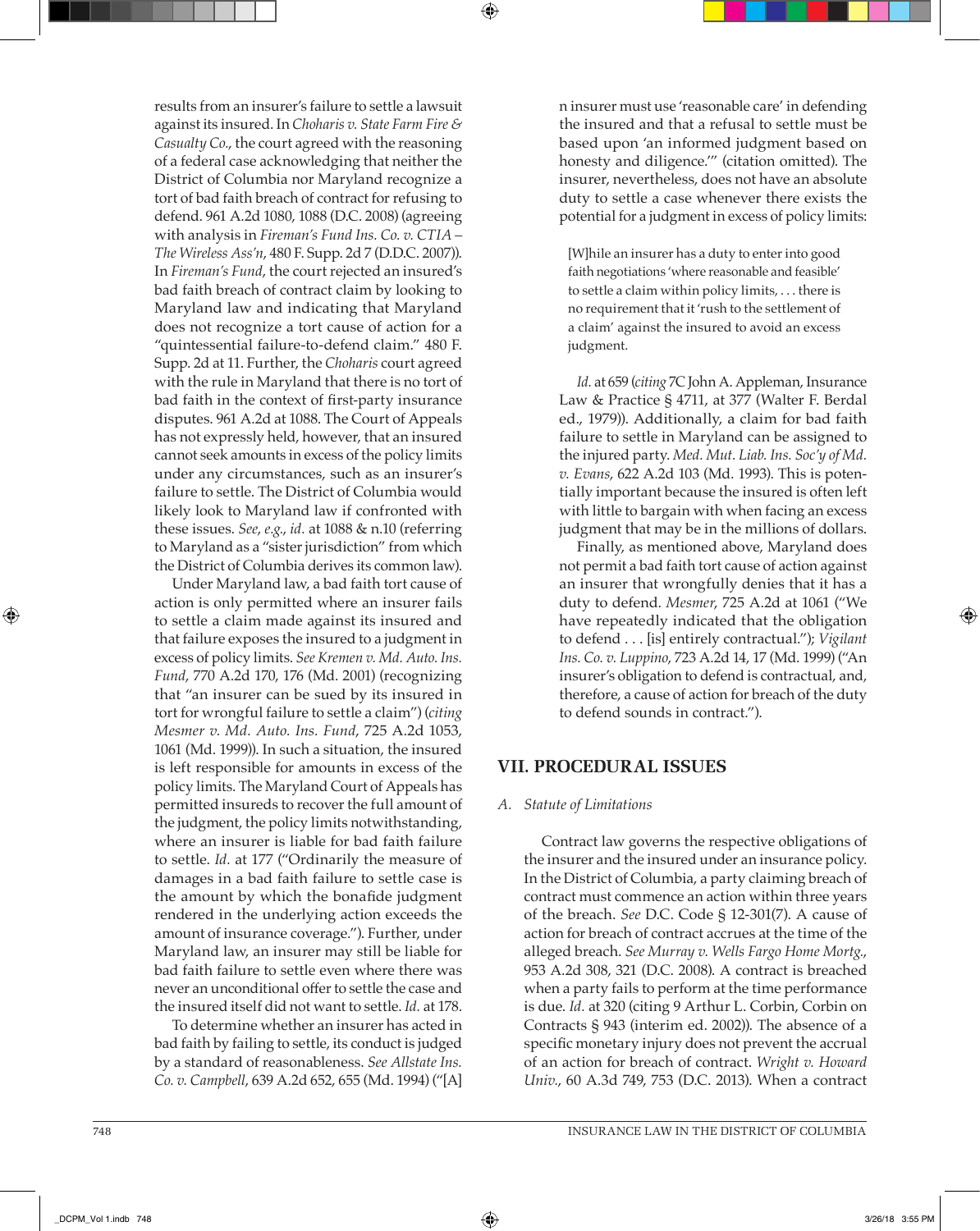fails to supply a specified time for the performance of an act, the law implies that it must be done within a reasonable time. *Murray, 953 A.2d at 320* (*citing Indep. Mgmt. Co., Inc. v. Anderson & Summers, LLC*, 874 A.2d 862, 869 (D.C. 2005)).

The District of Columbia Court of Appeals has recognized that a trial court found that the limitations period for a suit against an insurer begins to run on the date that the insurer denies that it owes a duty to defend. *See P'ship Placements, Inc. v. Landmark Ins. Co.*, 722 A.2d 837, 841 (D.C. 1998) (insured's claim that insurer breached duty to defend was barred by statute of limitations when not brought within three years following denial of coverage). This holding differs from a Maryland court's decision that a cause of action for breach of the duty to defend does not accrue until after a judgment is entered, even though the insured could file a suit at an earlier time. *See Luppino v. Vigilant Ins. Co.*, 677 A.2d 617, 621 (Md. Ct. Spec. App. 1996) (holding that statute of limitations begins to run when judgment was rendered against insured that he was legally obligated to pay). The District of Columbia Court of Appeals has not addressed the *Luppino* case. A District of Columbia federal court has held that the statute of limitations on a claim for breach of the duty to indemnify accrued when performance is due and not when the insurer denies its obligations. *Nat'l R.R. Passenger Corp. v. Lexington Ins. Co.*, 357 F. Supp. 2d 287, 293 (D.D.C. 2005). The court in that case held that the *Landmark* decision was not inconsistent with its ruling because in the *Landmark* case, there was no indication that performance was not yet due.

Sometimes insurance policies specify a time period within which an insured must bring suit that differs from the three-year statutory period. The District of Columbia Court of Appeals has enforced these provisions, finding that they do not run afoul of public policy. *See Centennial Ins. Co. v. Dowd's Inc.*, 306 A.2d 648, 651 (D.C. 1973) (noting that the legislature has the power to legislate on the topic of contractual limitation periods but has not done so).

## *B. Declaratory Judgment Actions*

Either an insurer or an insured can file a declaratory judgment action to determine the parties' rights under the policy. *See*, *e.g.*, *McIntosh v. Washington*, 395 A.2d 744, 748 (D.C. 1978) ("A declaratory judgment is one which determines and declares the rights of the parties without being immediately coupled with a coercive decree."). Courts can declare whether or not an insured has a right to a defense at the outset of a lawsuit, since that determination relies only on the allegations in the complaint. *Salus Corp. v. Cont'l Cas.*  *Co.*, 478 A.2d 1067, 1069–70 (D.C. 1984) ("[W]hereas the duty to defend depends only upon the facts as alleged to be, the duty to indemnify, *i.e.,* ultimate liability, depends rather upon the true facts." (alteration in original) (citation omitted)). If a court finds that the insurer has a duty to defend, it may require that the question of whether the insurer must indemnify the insured for a judgment must wait for future resolution. *Id.* at 1071–72. This is because the duty to pay depends on the "ultimate liability of the insured determined upon proven facts . . . ." *Id.* at 1071.

In the District of Columbia, there "is no general right to trial by jury in a declaratory judgment action, which is a creature of equity, unless that action presents a 'legal' issue." *See Diamond Serv. Co. v. Utica Mut. Ins. Co.*, 476 A.2d 648, 650 (D.C. 1984) (quoting *Beacon Theatres, Inc. v. Westover*, 359 U.S. 500 (1959)); *Dairy Queen, Inc. v. Wood*, 369 U.S. 469, 477-78 (1962); *see also McIntosh*, 395 A.2d at 748 (describing declaratory judgment action as "essentially an equitable action, . . . [that] differs from other equitable actions on the question of immediate relief sought rather than on jurisdictional concerns"). While there is no trial as a matter of right, the parties can, however, agree to a jury trial to resolve fact issues. *See Diamond*, 476 A.2d at 650 n.1 (noting that Superior Court Civil Rule 57 permits a party to demand a trial by jury and ordering such a trial where the other party made no objection to a jury demand).

The District of Columbia Court of Appeals has not addressed whether the injured third-party claimant is a necessary party to a declaratory judgment action. Joinder of necessary parties is governed by District of Columbia Superior Court Rule of Civil Procedure 19(a). A necessary party is one that "claims an interest relating to the subject of the action and is so situated that the disposition of the action in the person's absence may . . . impair or impede the person's ability to protect that interest . . . ." *District of Columbia v. Am. Univ.*, 2 A.3d 175, 184 (D.C. 2010) (citing D.C. Super. Ct. R. Civ. P. 19(a)). A District of Columbia federal court has held that an injured party is a necessary party to a declaratory judgment action, but is not indispensable. *See U.S. Fire Ins. Co. v. Milton Co.*, 938 F. Supp. 56, 57 (D.D.C. 1996) ("It is clear that an injured party is a *necessary* party in a declaratory judgment action brought to test the coverage of an insurance policy." (emphasis in original)). The Maryland Court of Appeals has also not addressed this question.

## *C. Assignment of Rights*

It is not uncommon for an insured to assign its rights under an insurance policy to an injured party in exchange for a release from liability. If an insurer

⊕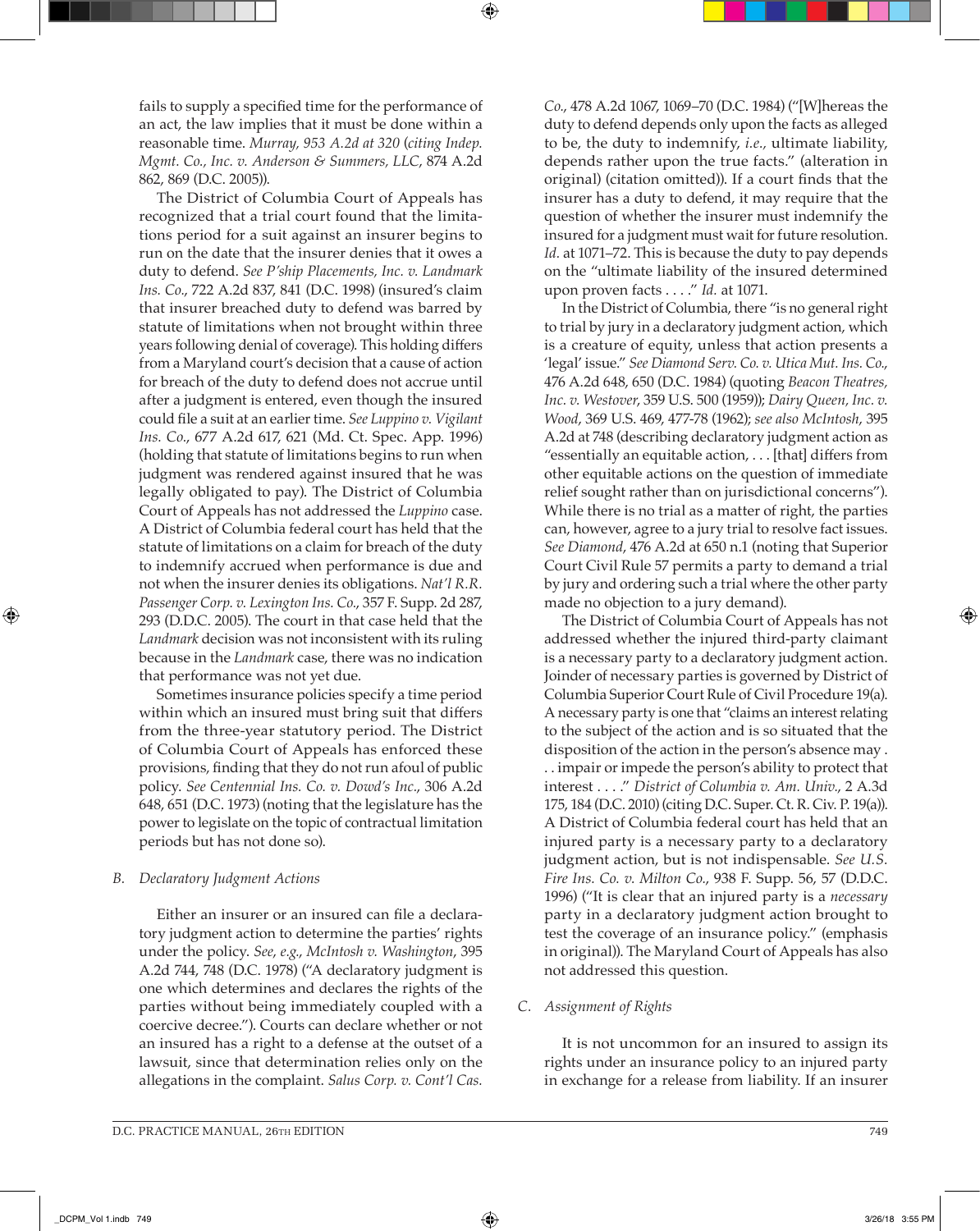denies coverage, for instance, and the insured cannot afford to pay a judgment or settlement, it might assign its rights against its insurer to the injured party. The injured party may then pursue the insurer standing "in the shoes" of the insured. The District of Columbia permits the "free assignability of claims." *See Antal's Rest., Inc. v. Lumbermen's Mut. Cas. Co.*, 680 A.2d 1386, 1388 (D.C. 1996) (citing *Nat'l Union Fire Ins. Co. v. Riggs Nat'l Bank*, 646 A.2d 966, 971 (D.C. 1994). As the District of Columbia Court of Appeals has explained:

> In general, all contractual rights may be assigned, including the right to sue for enforcement of a claim. The right to assign is presumed, based upon principles of unhampered transferability of property rights and of business convenience. The effectiveness of an assignment does not normally depend upon the consent of the obligor unless the rights to be assigned involve the performance of unique personal services.

*Flack v. Laster*, 417 A.2d 393, 399 (D.C. 1980) (citing, *inter alia*, D.C. Code §§ 28–2302–2304).

Courts will, however, enforce anti-assignment clauses contained in agreements so long as the clauses contain "clear unambiguous language." *Antal's Rest.,*  Inc., 680 A.2d at 1388. Many insurance policies contain language prohibiting the assignment of an insured's rights under the policy that is not consented to by the insurer. These clauses typically contain language similar to the following:

> Your rights and duties under this policy may not be transferred without our written consent except in the case of death of an individual named insured.

The District of Columbia Court of Appeals has held that an anti-assignment clause does not restrict the assignment of claims after a loss has occurred:

> A provision in a policy providing that the policy shall be void if assigned without the company's consent applies to assignment before loss. Such a clause restricting assignment does not in any way limit the right of assignment after the loss has occurred, and the rights of the parties become fixed thereby.

*Id.* (citations omitted). This means that the provision applies to assignments of the insurance policy before a loss or claim arises, whether the clause refers assignment of "your rights" or assignment of the policy itself. *See id.* at 1388–89 (rejecting argument that expressly

prohibiting assignment of "your rights" instead of "of the policy" meant that the general rule in the District of Columbia did not apply).

# *D. Burden of Parties to Insurance Contract*

In seeking coverage, the insured bears the burden of establishing that a loss or claim is within the terms of the policy. *Robinson v. Aetna Life Ins. Co.*, 288 A.2d 236, 238 (D.C. 1972) (holding that insured "must bring himself within the terms of the policy in order to receive payment"); *Council for Responsible Nutrition v. Hartford Cas. Ins. Co.*, No. 06-1590 (RMC), 2007 WL 2020093, at \*4 (D.D.C. July 12, 2007) ("The insured bears the burden of showing that the underlying complaint comes within the policy's grant of coverage . . . .") (*citing Cameron v. USAA Prop. & Cas. Ins. Co.*, 733 A.2d 965, 969 (D.C. 1999)). Where, however, an insurer argues that an exclusionary provision bars coverage for an otherwise covered loss or claim, the insurer has the burden of proof. *See Carlyle Inv. Mgmt., L.L.C. v. Ace American Ins. Co.*, 131 A.3d 886, 896–97 (D.C. 2016). The insurer must, therefore, prove the facts which bring the claim at issue within the exclusion on which the insurer relies. *See Cameron*, 733 A.2d at 969 ("The burden is on [the insurer] to prove that the loss falls within an exclusion."); *Nationwide Mut. Fire Ins. Co. v. Wilbon*, 960 F. Supp. 2d 263, 267 (D.D.C. 2013) ("The insured bears the burden of showing that the underlying complaint comes within the policy's coverage, . . . and the insurer bears the burden of showing that an exclusion under the policy applies.").

## *E. Lost Insurance Policies*

At times, insurance policies may be misplaced, lost, or destroyed. It is common for claims or losses to involve insurance policies issued decades earlier that still provide coverage. For instance, a lawsuit filed this year may allege pollution damage or bodily injuries resulting from exposure to contaminants dating back 50 or 60 years. A dispute over the terms or even existence of the policy can result if neither the insurer nor the insured are in possession of the original policy that was issued.

In the District of Columbia, the best evidence rule requires that, when the contents of a writing are to be proved, the original must be produced, unless its absence is satisfactorily explained. *Walker v. United States*, 402 A.2d 813, 813–14 (D.C. 1979). Courts permit secondary evidence of the contents of a writing if it is established that the original is lost. *Id*. at 814; *Abulqasim v. Mahmoud*, 49 A.3d 828, 837 (D.C. 2012) (same). A party seeking to introduce secondary evidence has the burden of demonstrating that the missing document cannot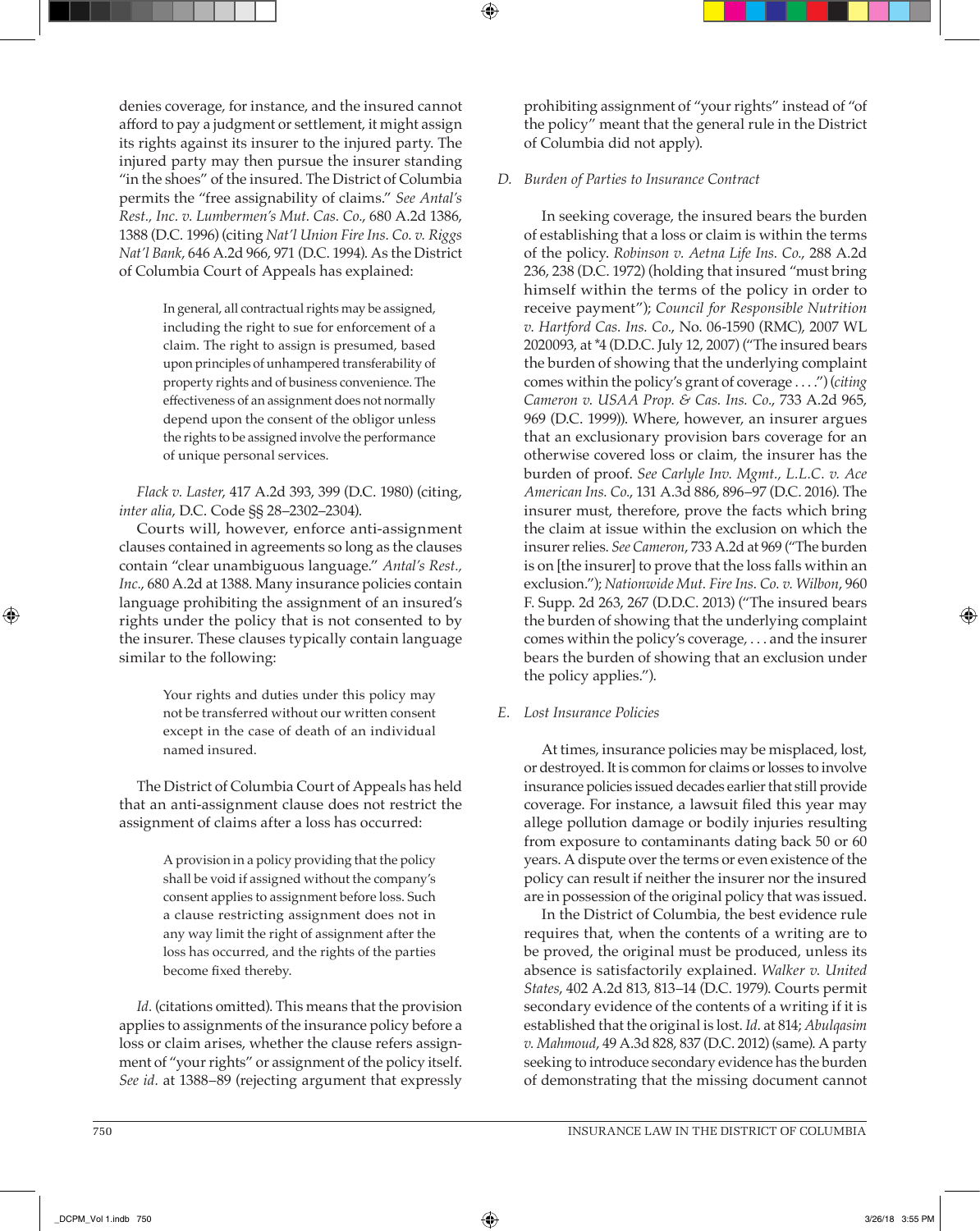be found and that it was lost or destroyed without fraudulent intent. *See Edmunds v. Frank R. Jelleff, Inc.*, 127 A.2d 152, 155 (D.C. 1956).

⊕

Neither the District of Columbia Court of Appeals, nor the Maryland Court of Appeals has provided specific guidance on what evidence can be introduced to establish the existence of a lost policy or what standard of proof must be met.

# **VIII. POLICY INTERPRETATION**

#### *A. Choice of Law*

The District of Columbia employs the "governmental interest analysis" to determine which jurisdiction's laws apply to a dispute over insurance coverage. *See Vaughan v. Nationwide Mut. Ins. Co.*, 702 A.2d 198, 202 (D.C. 1997). Under that analysis, courts:

> first look at each jurisdiction's policy to see what interests the policy is meant to protect, and then consider which jurisdiction's policy would be most advanced by applying the law of that jurisdiction. Part of the test of determining the jurisdiction whose policy would be most advanced is determining which jurisdiction has the most significant relationship to the dispute.

*Id.* at 202 (citing *District of Columbia v. Coleman*, 667 A.2d 811, 816 (D.C. 1995)). Courts also consider several factors:

> (1) the place of contracting; (2) the place of negotiation of the contract; (3) the place of performance; (4) the location of the subject matter of the contract; (5) the residence and place of business of the parties; and (6) the principal location of the insured risk.

*See Adolph Coors Co. v. Truck Ins. Exch.*, 960 A.2d 617, 620 (D.C. 2008) (citing Restatement (Second) of Conflicts of Laws §§ 188, 193 (1971)). In *Adolph Coors*, the court held that Colorado law applied because that was where the insured was incorporated, the insurer was also headquartered outside of the District of Columbia, the parties had negotiated the insurance policy in Colorado, and the District of Columbia's only connection was that one underlying suit was filed there. *Id.* Similarly, in *Holmes v. Brethren Mutual Insurance Co*., 868 A.2d 155 (D.C. 2005), the District of Columbia Court of Appeals considered the governmental interest analysis to determine that Maryland law governed a dispute for the following reasons:

(1) the insured, Bingo World, is a Maryland corporation, as is the insurer, Brethren; (2) the policy was prepared in Maryland and delivered to Bingo World there; and (3) this is not a personal injury action based on the accident occurring in the District, but rather a suit concerning the scope of insurance coverage.

*See id.* at 157 n.2; *see also Vaughan*, 702 A.2d at 202 (applying Maryland law where insureds were citizens of Maryland, the vehicle involved in an accident was in Maryland, and that was also the location where the insurance rates are adjusted).

Finally, as discussed above, even where District of Columbia law would apply, the Court of Appeals generally looks to Maryland cases where there is no authority in the District on a particular issue:

> We have held that when 'there are no District cases squarely on point, . . . [and] [i]n the absence of appellate or other authority in this jurisdiction,' this court may give Maryland law special attention because the District 'was carved out of Maryland and derives its common law from that State.'

*Hill v. Md. Cas. Co*., 620 A.2d 1336, 1337 (D.C. 1993) (alteration in original) (citation omitted).

*B. Policy Ambiguities*

When disputes arise over the interpretation and application of insurance policy language, courts will often determine whether the language at issue is clear or ambiguous. Because an insurance policy is a contract, District of Columbia courts construe its terms according to contract law principles. *Carlyle Inv. Mgmt., L.L.C. v. Ace Am. Ins. Co.*, 131 A.3d 886, 894 (D.C. 2016) ("Contract principles are applicable to the interpretation of an insurance policy."); *Stevens v. United Gen. Title Ins. Co*., 801 A.2d 61, 66 (D.C. 2002). The "first step" in the construction of an insurance contract is "to determine what a reasonable person in the position of the parties would have thought the disputed language meant." *Travelers Indem. Co. v. United Food & Commercial Workers Int'l Union*, 770 A.2d 978, 986 (D.C. 2001) (citation omitted). In determining whether a contract is ambiguous, District of Columbia courts examine the policy on its face, giving the language used its plain meaning, unless, in context, it is evident that the terms used have a technical or specialized meaning. *Beck v. Cont'l Cas. Co. (In re May)*, 936 A.2d 747, 751 (D.C. 2007) (*citing Tillery v. Dist. of Columbia Contract Appeals Bd.*, 912 A.2d 1169, 1176–77 (D.C. 2006)). The court adheres to an "objective

⊕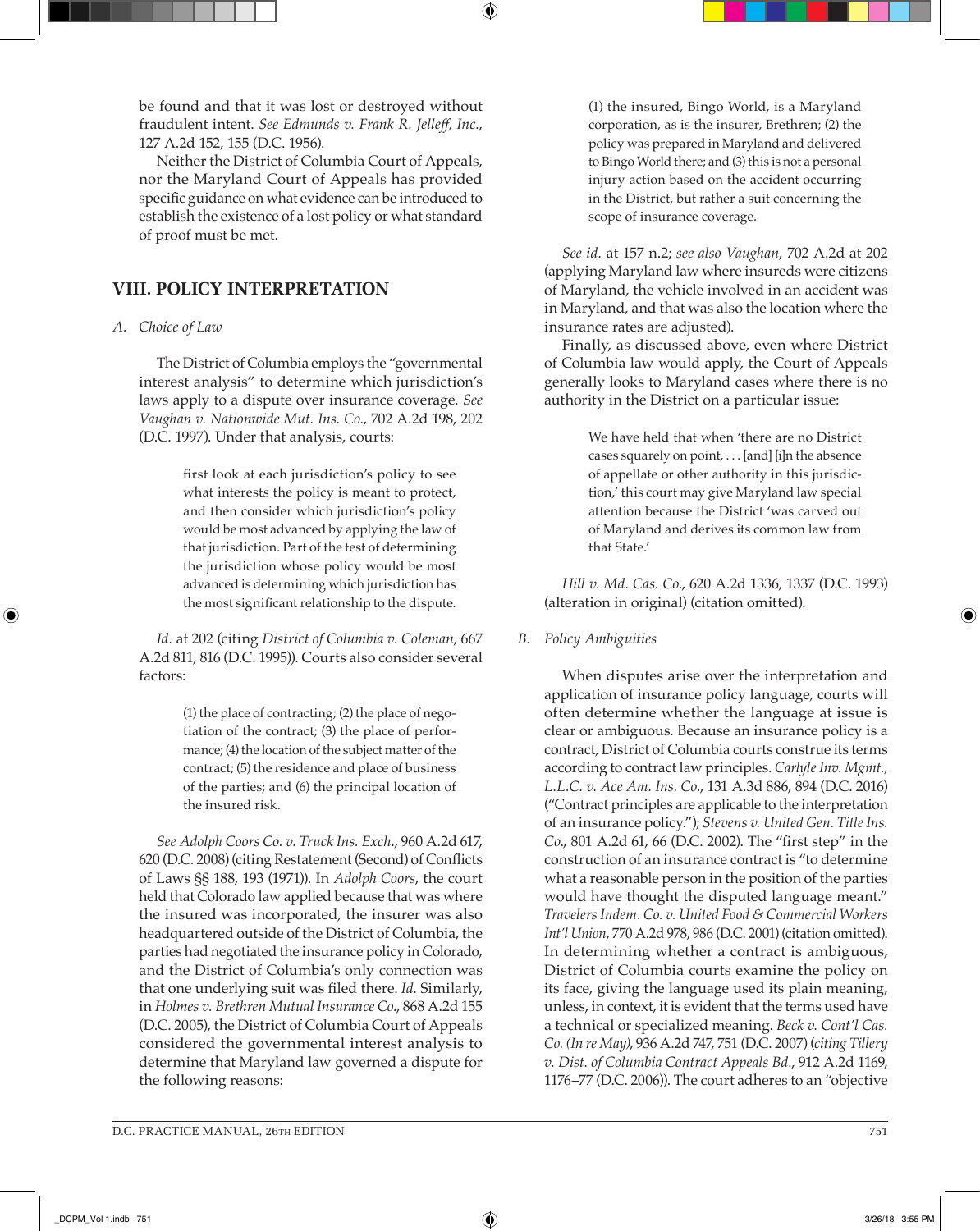law of contracts," which means that courts will enforce language as written unless it is not "susceptible of a clear and definite meaning . . . in light of all the circumstances surrounding the parties at the time the contract was made." *Carlyle Inv. Mgmt., L.L.C.*, 131 A.3d at 894–95 (citations omitted). In conducting that inquiry, District of Columbia courts will consult dictionary definitions of disputed terms. *See Hartford Fin. Servs. Grp. v. Hand*, 30 A.3d 180, 187 n.13 (D.C. 2011) (consulting Black's Law Dictionary for meaning of "damages").

If language has two reasonable constructions, courts will find the language ambiguous and can then consider extrinsic evidence, including relating to the parties' subjective intent. *See Carlyle Inv. Mgmt., L.L.C.*, 131 A.3d at 895 (finding that where there is an ambiguity "external evidence may be admitted to explain the surrounding circumstances and the positions and actions of the parties at the time of contracting" (citation omitted)); *Sears v. Catholic Archdiocese of Wash.*, 5 A.3d 653, 661 n.15 (D.C. 2010) ("Extrinsic evidence of the parties' subjective intent may be resorted to only if the document is ambiguous" (citation omitted)). However, an insurance policy is not ambiguous merely because the insurer and the insured disagree as to the meaning of certain language or provisions. *Carlyle Inv. Mgmt., L.L.C.*, 131 A.3d at 894-95 (citing *Tillery*, 912 A.2d at 1176). The inquiry focuses on what a reasonable person would believe the language meant. *Id.* at 895 (*citing Travelers Indem. Co.*, 770 A.2d at 986).

Ambiguities in an insurance contract are construed in favor of coverage and against the insurer, who drafted the policy. *See id.* ("We follow "[t]he general rule applicable in the interpretation of an insurance policy . . . that, if its language is reasonably open to two constructions, the one most favorable to the insured will be adopted." (alteration in original) (citation omitted)); *Vaulx v. Cumis Ins. Soc'y, Inc.*, 407 A.2d 262, 265 (D.C. 1979) ("This resolution of ambiguities against the party who drafted the terms of the offer is especially suitable in the case of insurance contracts.").

In *Carlyle Investment Management, L.L.C.*, the court found ambiguous an exclusion in a directors and officers liability policy for claims arising out of "professional services." *Id.* at 895–97. The definition of "professional services" in the policy was complex, included eight subparts, and used several undefined terms. *Id.* at 895. Therefore, the court held that it was not clear what conduct of the insureds' constituted a "professional service" for purposes of the exclusion. The court held that this ambiguity meant that the exclusion did not apply and the insureds were entitled to coverage.

#### *C. Reasonable Expectations Doctrine*

⊕

Courts in various jurisdictions consider the "reasonable expectations" of insureds in interpreting policy terms. In other words, the courts look at what a reasonable insured would expect to be covered under the policy at issue. In the District of Columbia, the court will not consider an insured's reasonable expectations where a policy term or provision is clear and unambiguous. *See Redmond v. State Farm Ins. Co.*, 728 A.2d 1202, 1205–06 (D.C. 1999) (holding that where exclusion was clear the doctrine of reasonable expectations is inapplicable). However, where the court determines that the policy contains an ambiguity, the court will consider what the insured reasonably expected the policy to cover. *Id.* at 1206; *W. Exterminating Co. v. Hartford Accident & Indem. Co.*, 479 A.2d 872, 877 (D.C. 1984) ("We would agree that if the policy were ambiguous, then the objective reasonable expectations of Western should guide an interpretation of the insurance contract . . . .").

While the District of Columbia Court of Appeals has acknowledged this rule of interpretation, no decisions in the jurisdiction have expressly applied it. The United States Court of Appeals for the District of Columbia Circuit applied it in *Keene Corp. v. Ins. Co. of N. Am.*, 667 F.2d 1034, 1044 (D.C. Cir. 1981). In *Keene Corp.*, discussed in § V.B., the court held that latent injuries that were "unknown and unknowable" to the insured at the time it purchased insurance must at least be covered by the policies in force when the injuries manifested themselves. *Id.* According to the court, to hold otherwise would be contrary to the insured's reasonable expectations. *Id.*

# **IX. COVERAGE FOR CYBER EVENTS**

Generally speaking, cyber risks are risks involving or arising specifically from the use of computers or computer networks. Losses resulting from cyber risks may be covered under insurance policies specifically addressing cyber risks and under traditional insurance policies that can address a variety of risks, including cyber.

#### *A. Cyber Insurance Policies*

D.C. courts have not published any decisions involving coverage under policies designed to cover losses arising out of cyber-related events. Even outside of D.C., rulings concerning those policies are rare.

In one of the few examples, a federal court case in Arizona involved a breach leading to the disclosure of about 60,000 credit card numbers of customers of P.F. Chang's. *P.F. Chang's China Bistro, Inc. v. Fed. Ins.*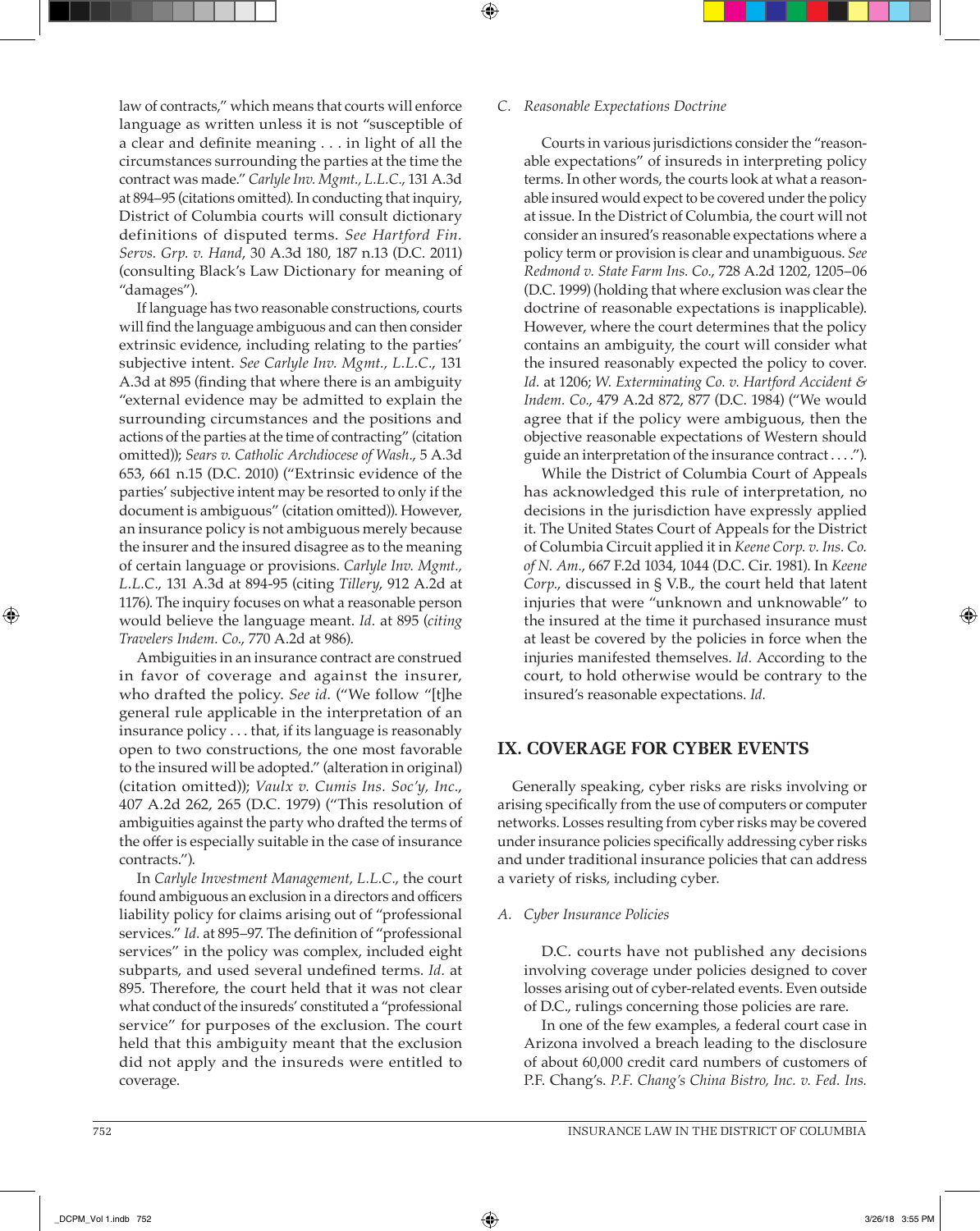*Co.*, No. CV-15-01322-PHX-SMM, 2016 WL 3055111 (D. Ariz. May 31, 2016). Under its "CyberSecurity by Chubb Policy," Federal Insurance paid P.F. Chang's more than \$1,700,000 for costs related to the breach. In the lawsuit, the parties disputed coverage for another \$1,929,921.57 that P.F. Chang's had paid to a third-party credit card processor pursuant to P.F. Chang's contractual obligation to reimburse the processor for damages related to the breach. For the coverage to apply, the policy required a claim against P.F. Chang's for a privacy injury, which the policy defined as an "injury sustained or allegedly sustained by a Person because of actual or potential unauthorized access to such Person's Record." The court concluded that it was the restaurant's customers that had suffered the privacy injury, not the credit card processor. Because the restaurant was seeking coverage for payments to the credit card processor and not to the customers, the payments were not covered under the "privacy injury" coverage.

A Utah federal court considered coverage under a "CyberFirst Policy" that Travelers had issued to Federal Recovery, a company that handled electronic data for its customers. *Travelers Prop. Cas. Co. of Am. v. Fed. Recovery Servs., Inc.*, 103 F. Supp. 3d 1297 (D. Utah 2015). Global Fitness, an owner and operator of fitness centers, had sued Federal Recovery for withholding portions of data related to Global Fitness's members. Federal Recovery sought coverage for that lawsuit under a portion of Travelers's cyber policy covering "any error, omission or negligent act." The court found no coverage because Global Fitness's complaint against Federal Recovery did not allege that Federal Recovery withheld the data because of an error, omission, or negligent act. To the contrary, Global Fitness's complaint alleged that Federal Recovery knowingly withheld the data. Thus, there was no coverage under the part of the policy covering "any error, omissions or negligent act."

## *B. Traditional Insurance Policies*

Courts also have evaluated coverage for cyber-related losses under traditional insurance policies that cover a variety of risks, including cyber risks.

1. Publication

General liability policies typically provide coverage for advertising injuries resulting from a "publication". When confidential, electronic information is lost or disclosed, an issue may arise regarding whether there was a publication of that material.

Some of the cases involving non-cyber policies relate to whether confidential information has been "published" as that term is used in general liability policies. The decisions have come out both ways and, in part, turn on the applicable facts on policy language. *Compare Travelers Indem. Co. of Am. v. Portal Healthcare Sols., LLC*, 644 F. App'x 245 (4th Cir. 2016) (finding a publication of private medical records where those records were accessible on the Internet through a simple Google search even though there was no evidence that any third party in fact accessed the records), *with Zurich Am. Ins. Co. v. Sony Corp. of Am.*, No. 651982/2011, 2014 WL 3253541 (N.Y. Sup. Ct. Feb. 24, 2014) (finding no publication where thirdparty hacker and not policyholder had published confidential information because, according to court, the policy did not cover publications by third parties (as opposed to by the policyholder)), *and Recall Total Info. Mgmt., Inc. v. Fed. Ins. Co.*, 83 A.3d 664, 673 (Conn. App. Ct. 2014), *aff'd*, 115 A.3d 458 (Conn. 2015) (finding no publication where computer tapes had fallen out of a van transporting the tapes and the tapes were lost because there was no evidence that the confidential information on the tapes "was ever accessed by anyone").

2. Loss of or Damage to Code

Certain general liability policies and property policies provide coverage for loss caused by direct physical loss or damage to property. There can be coverage under those policies for claims arising out of hacking or other cyber events because computer code or data may have been damaged or lost. One issue that arises is whether loss of or damage to computer code or data constitutes "direct physical loss or damage," as is generally required to trigger coverage. Some courts have found loss or damage in these situations. *NMS Servs., Inc. v. Hartford*, 62 F. App'x 511 (4th Cir. 2003) (finding erased data was "direct physical loss" covered under property policy); *Eyeblaster, Inc. v. Fed. Ins. Co.*, 613 F.3d 797 (8th Cir. 2010) (finding that frozen computers, pop-up ads, and commandeered browser constituted "property damage" because it was a loss of use of property); *Lambrecht & Assocs., Inc. v. State Farm Lloyds, 119 S.W.3d 16* (Tex. Ct. App. 2003) (finding that loss of computer code was "physical loss"). Other courts have found no loss or damage. *Am. Online, Inc. v. St. Paul Mercury Ins. Co.*, 347 F.3d 89 (4th Cir. 2003) (finding computer crashes resulting from software upgrade was not a physical loss to tangible property); *Camp's Grocery, Inc. v. State Farm Fire & Cas. Co.*, No. 4:16-cv-0204-JEO, 2016 WL 6217161 (N.D. Ala. Oct. 25, 2016) (finding no coverage for third-party claims following a point-of-sale attack where the claimants alleged harm to "intangible" data).

3. Crime Coverage

Cyber losses can also involve criminal acts and, therefore, may trigger coverage under crime insurance policies or financial institution bonds. *See Retail*